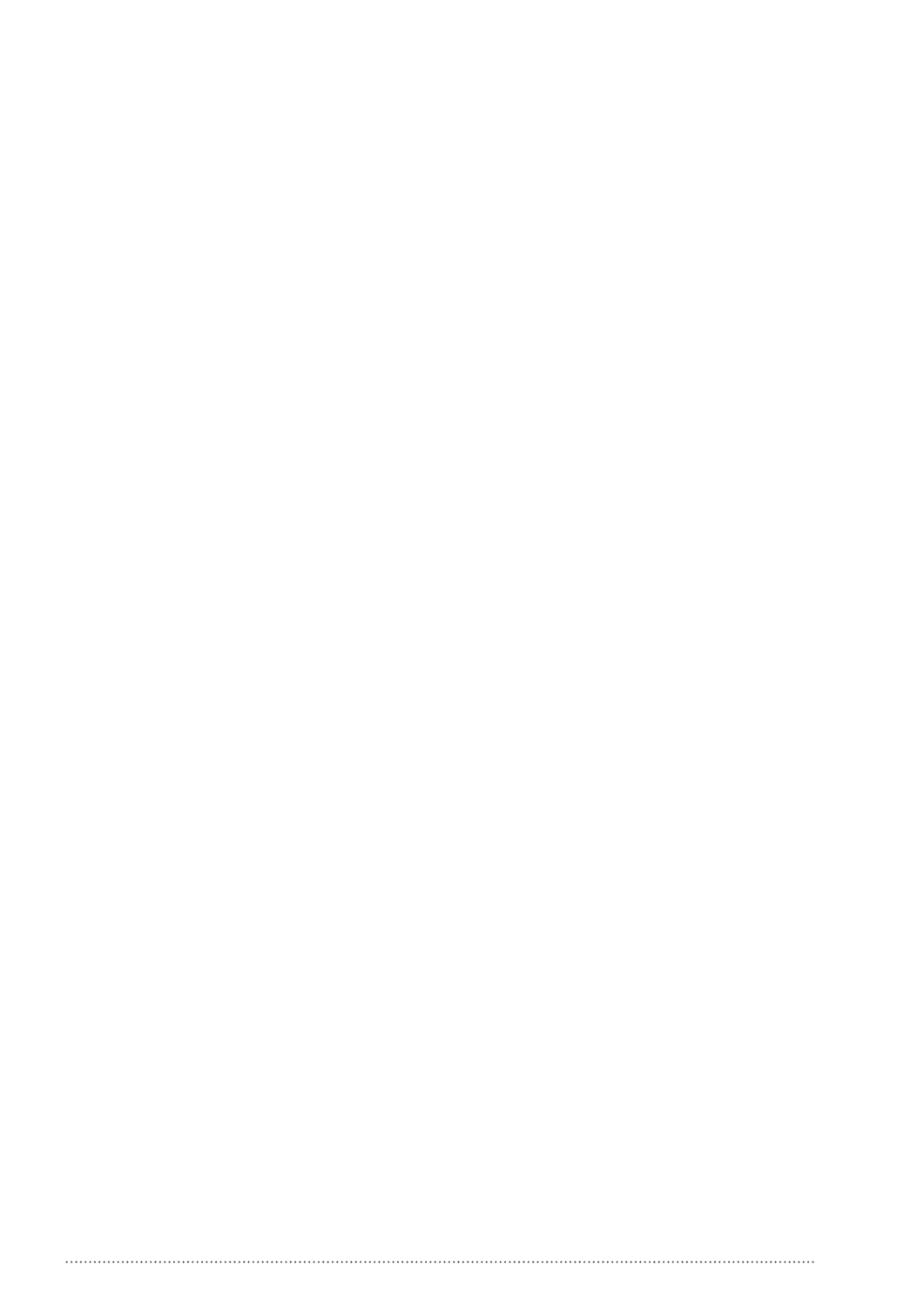# **CONTENTS**

### **A MESSAGE FROM THE DEPUTY FIRST MINISTER**

#### 02 **SECTION 1 – THE IMPORTANCE OF CYBER RESILIENCE**

- WHAT IS CYBER RESILIENCE?
- WHO IS THE STRATEGY FOR?
- WHY DO WE NEED A CYBER RESILIENCE STRATEGY?
- 03 **SECTION 2 – BECOMING CYBER RESILIENT**
	- WHAT IS OUR VISION?
	- WHAT ARE THE GUIDING PRINCIPLES OF THE STRATEGY?
	- WHO NEEDS TO BE INVOLVED?
	- HOW CAN WE BUILD CYBER RESILIENCE?

**SECTION 3 – IMPLEMENTING THE STRATEGY AND MEASURING THE IMPACT**

- HOW WILL WE IMPLEMENT THIS STRATEGY?
- HOW WILL WE KNOW IF WE ARE MAKING A DIFFERENCE?

#### **ANNEXES**

A. STRATEGIC PRIORITIES

- B. STRATEGIC WORKING GROUP
- C. GETTING THE BASICS RIGHT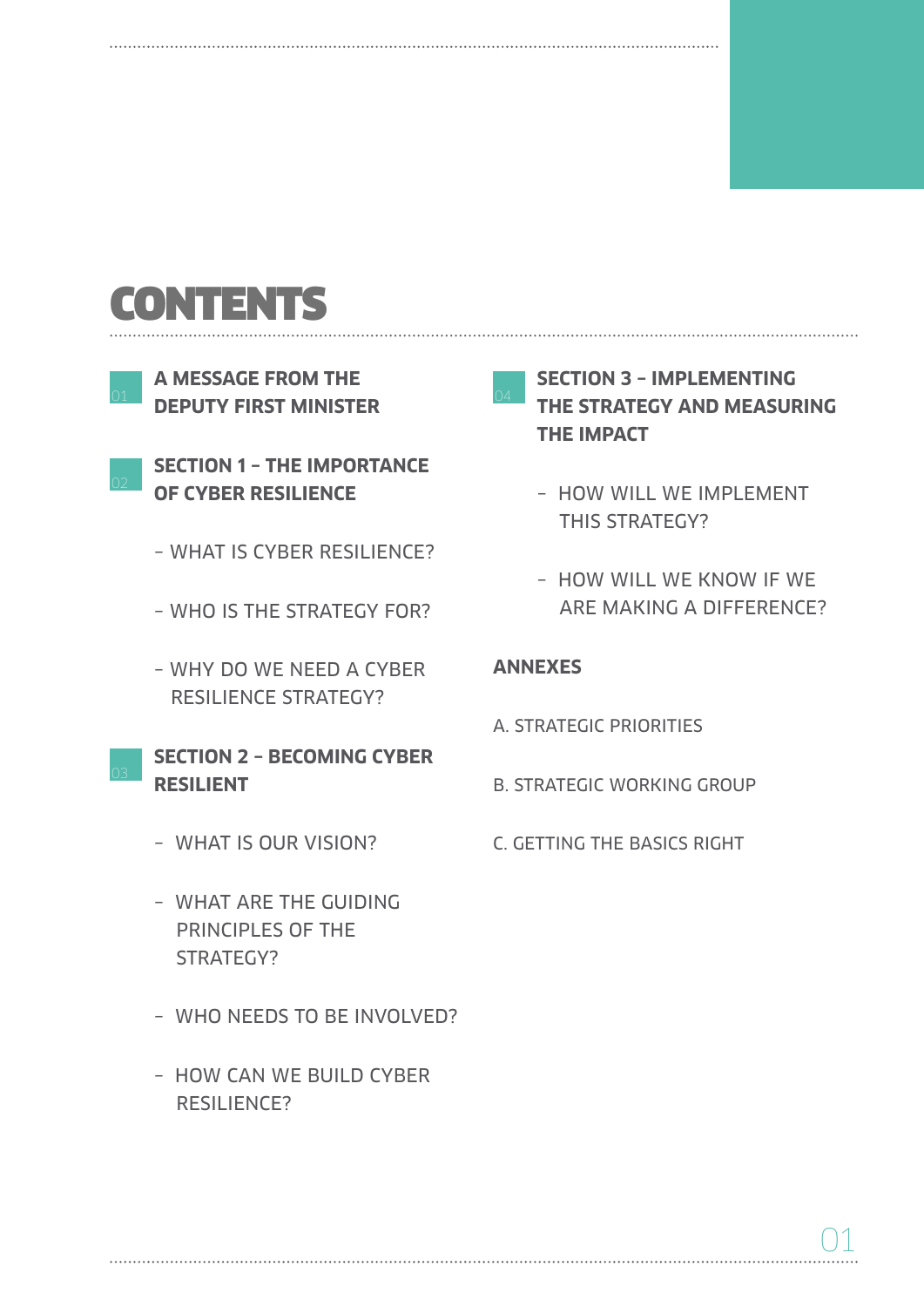

John Swinney MSP Deputy First Minister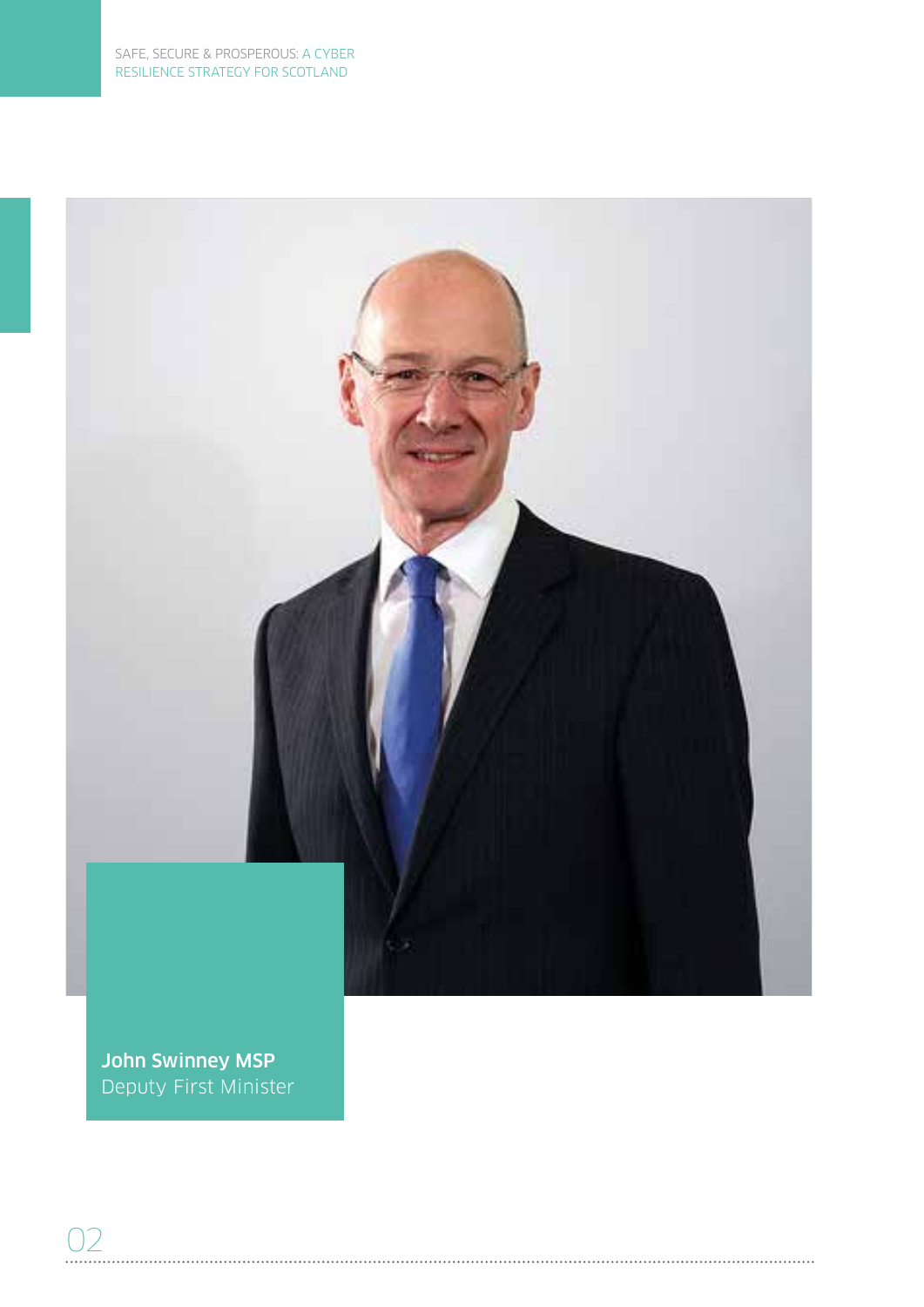### **A message from the Deputy First Minister**

WE ALL WANT TO SEE A SCOTLAND WHERE PEOPLE – AT HOME AND AT WORK – BENEFIT FROM THE HUGE OPPORTUNITIES OFFERED BY DIGITAL TECHNOLOGIES. IN 'SCOTLAND'S DIGITAL FUTURE: A STRATEGY FOR SCOTLAND', THE SCOTTISH GOVERNMENT SET OUT HOW WE AIM TO DEVELOP DIGITAL PUBLIC SERVICES, GROW THE DIGITAL ECONOMY, RAISE LEVELS OF DIGITAL PARTICIPATION AND IMPROVE BROADBAND CONNECTIVITY SO THAT SCOTLAND CAN MAKE THE MOST OF THE DIGITAL AGE.

Our increasing reliance on digital technologies can make us more vulnerable to the criminals who seek to exploit them for malicious purposes. For example, digital technologies can help criminals to bully vulnerable people, sexually exploit children, steal intellectual property, or destroy critical infrastructure. I want us all to take steps to minimise these risks, so that Scotland becomes one of the safest countries in the world to live in and one of the most reliable places to do business with.

The 2014 Programme for Government signalled our intention to produce a strategy for building Scotland's cyber resilience for the benefit of our people and our economy. We have listened to what you said in this summer's public consultation and have worked with a range of experts to develop Safe, Secure and Prosperous: A Cyber Resilience Strategy for Scotland. This strategy sets out the actions we need to take to make Scotland a cyber resilient place to live, work and do business.

This government intends to lead from the front; building our own cyber resilience and working with other public sector organisations to make sure resilience is built in to digital public services. We will also be working with those who provide key services in the private and third sectors to encourage them to make sure they are cyber resilient.

We all have a stake in making Scotland one of the safest places in the world to live and do business, thus ensuring our economy and our people reap the rewards of expanding digital opportunities. I ask all leaders and educators across the public, private and third sectors to regard cyber resilience as vital to their success in our online world.

She 1

**John Swinney MSP**  Deputy First Minister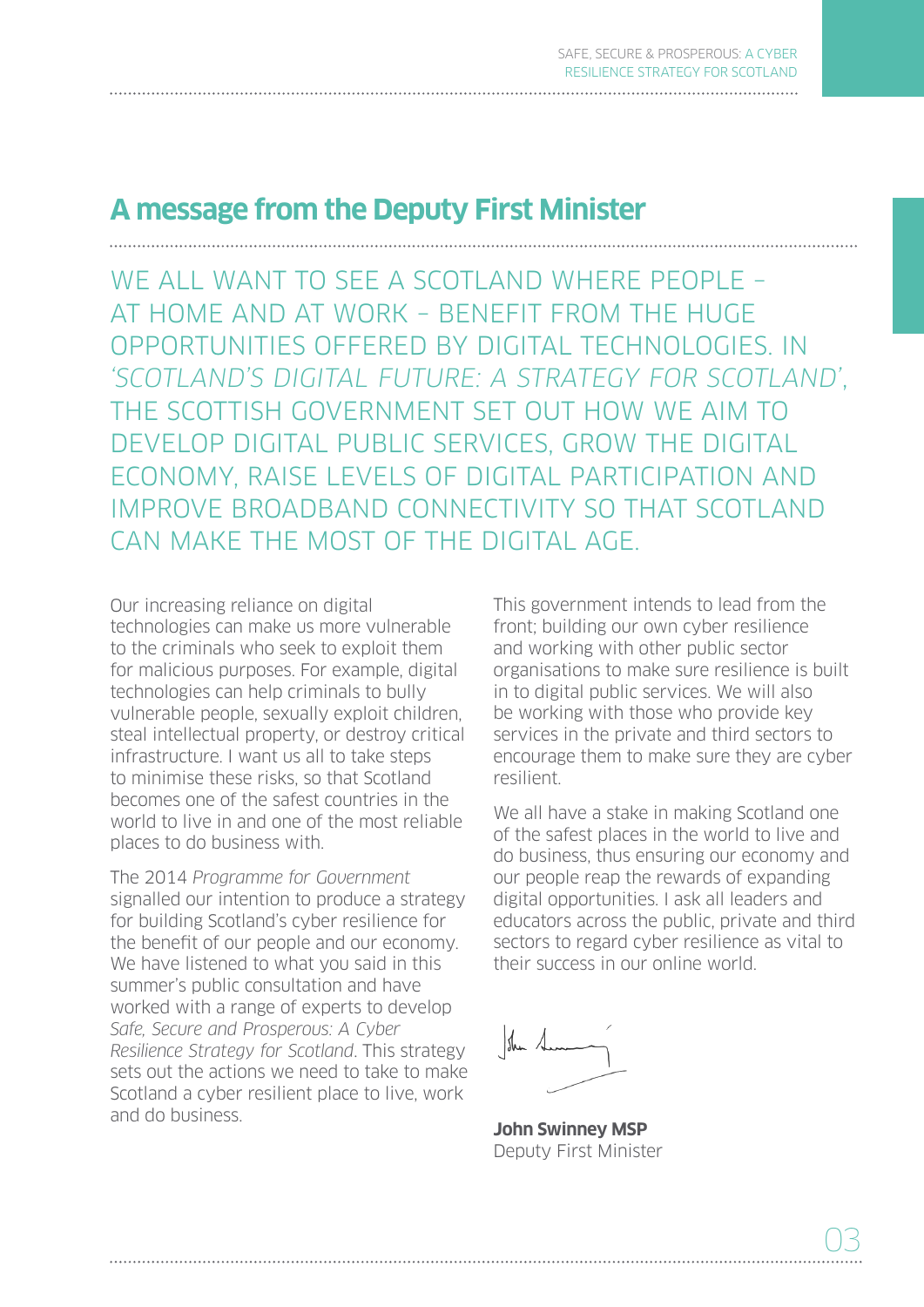1 SAFE, SECURE & PROSPEROUS: A CYBER RESILIENCE STRATEGY FOR SCOTLAND

)6C69747<br>)Data Br 6368657 **Attack6** 1368 7468652

1

**Cyber resilience is being able to prepare for, withstand, rapidly recover and learn from deliberate attacks or accidental events in the online world.**







### THE IMPORTANCE OF CYBER RESILIENCE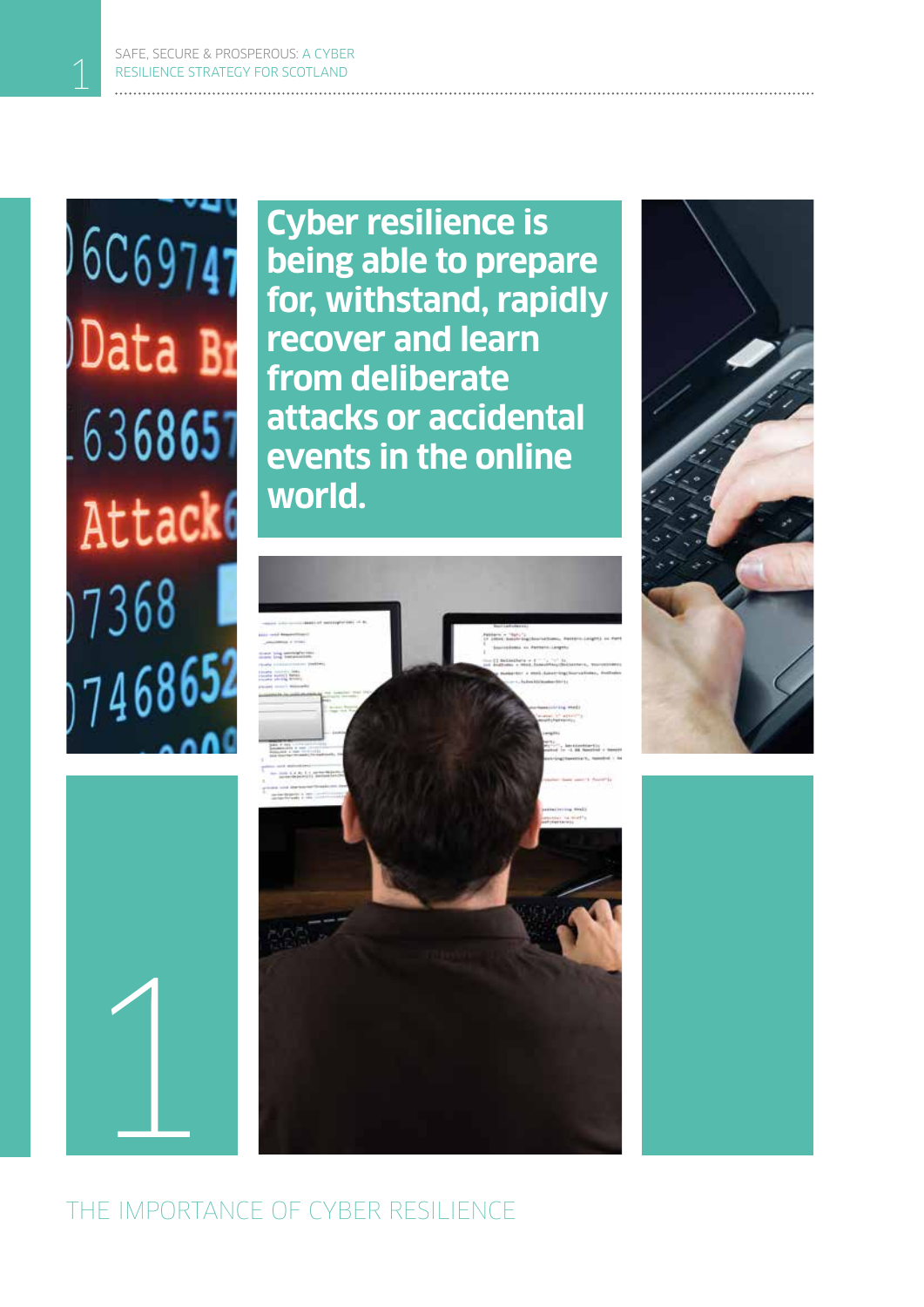# **SECTION 1 – THE IMPORTANCE OF CYBER RESILIENCE**

### This section covers: What is cyber resilience? Who is the strategy for? Why do we need a cyber resilience

## strategy?

#### What is cyber resilience?

**Cyber resilience** is being able to prepare for, withstand, rapidly recover and learn from deliberate attacks or accidental events in the online world. **Cyber security** is a key element of being resilient, but cyber resilient people and organisations recognise that being safe online goes far beyond just technical measures. By building understanding of cyber risks and threats, they are able to take the appropriate measures to stay safe and get the most from being online.

#### Why do we need a cyber resilience strategy?

Historically we have taken steps to secure our land, sea and airspace. In this modern world, the protection of digital networks such as the internet is becoming just as important. Many countries have put in place cyber security strategies, including [UK Cyber](https://www.gov.uk/government/uploads/system/uploads/attachment_data/file/60961/uk-cyber-security-strategy-final.pdf) [Security Strategy.](https://www.gov.uk/government/uploads/system/uploads/attachment_data/file/60961/uk-cyber-security-strategy-final.pdf) Our strategy aims to build on this solid foundation and move Scotland to a stage where we all routinely recognise and manage cyber risks in the same way as we deal with other day-to-day risks to our health and prosperity.

Therefore, we need a cyber resilience strategy to support the development of a culture of cyber resilience and, at the same time, create the necessary environment to ensure Scotland becomes a leader in meeting the growing demand for cyber skills talent.

#### Who is the strategy for?

Scotland's cyber resilience cannot be achieved by government alone. This strategy is for the Scottish nation – for leaders, educators and policy makers across the private, public and third sectors. It provides direction on how to recognise, manage and respond to the increasing threats we all face online. By doing this, we can safely reap the rich benefits offered by the digital age.

- **• The estimate of Scotland's total sales conducted over computer networks in 2012 was £38bn**
- **• A third of businesses expect internet sales to make up at least 20% or more of their total sales over the next 2-3 years**
- **• 92% of businesses in Scotland have broadband**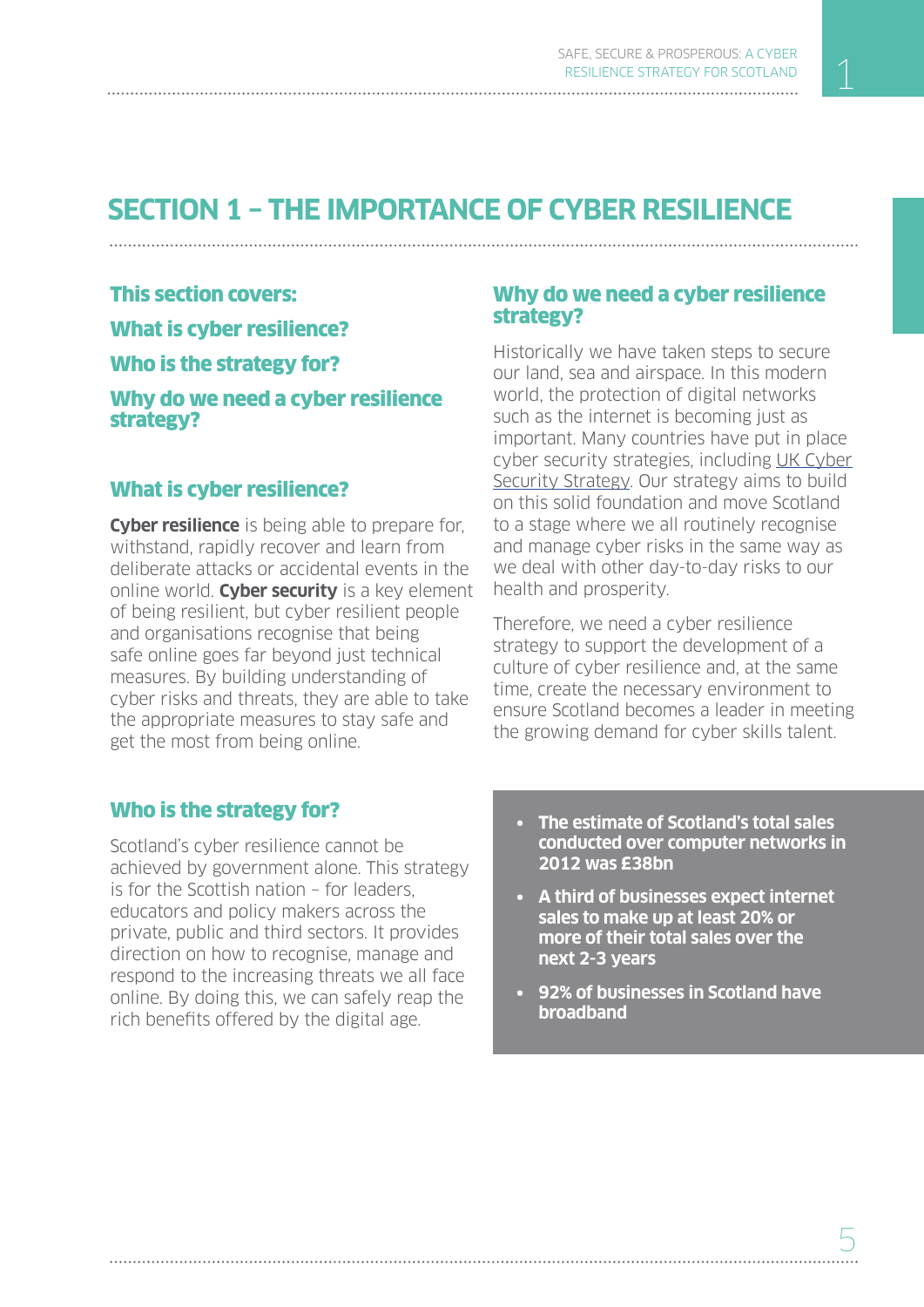# **SECTION 1 – THE IMPORTANCE OF CYBER RESILIENCE**

#### The digital age is transforming Scotland

The growth of the internet and other digital networks has brought speed, agility, efficiency and access to technologies that have transformed the way we do business, socialise and provide key services.

**As individuals** we can more easily keep in touch with friends and family and obtain information, products and services from around the world – all thanks to increased access to the internet, facilitated by mobile technology and faster and more widespread broadband.

**Enterprises – both the private and third sectors** – increasingly use online technology to make connections with clients and customers and to deliver services. They rely more and more on online connectivity and reap the benefits, thanks to growing opportunities to work innovatively with partners across Scotland and around the world. This in turn helps to grow our economy.

**Our public services** are increasingly being provided online with the aim of improving access for all, reducing costs while enhancing operational performance. An example of an online platform for accessing public services is the Scottish Government's [mygov.scot](http://www.mygov.scot/).

**In terms of critical infrastructure, in both private and public sectors**, Scotland increasingly relies on networked technologies to run the systems that heat our houses, provide fuel for our vehicles and ensure that our water is safe to drink.

Linking key elements of our infrastructure such as energy, telecommunications and transport systems to the internet brings considerable benefits in terms of efficiency and innovative practice.

Also, there is huge potential for Scotland to contribute to meeting the ever-growing global demand for **cyber resilience and security professionals, goods and services**. Cyber security is a high growth sector. In 2013 the global market was worth \$66bn and it is expected to grow to \$144.67bn by 2024 (Source: Visiongain, 2014).

The Scottish Government recognises the benefits of advances in technology to our economy and has committed to delivering digital connectivity across the whole of Scotland by 2020. Scotland's [Digital Future](http://www.gov.scot/resource/doc/981/0114237.pdf) [Strategy](http://www.gov.scot/resource/doc/981/0114237.pdf) outlines the steps required to ensure Scotland is well placed to take full advantage of the economic, social and environmental opportunities offered by the digital age.

The greatest cyber opportunity for Scotland and its people is for us to become one of the most cyber aware nations in the world – skilled and able to make the most of the digital technology as we enter the next wave of digital enablement. The 'Internet of Things' means that more of what we take for granted every day will be connected. From our personal and medical devices, through our domestic appliances and home automation systems, to the smart buildings and cities which form our built environment. This connectivity brings great opportunities, but is not without risks.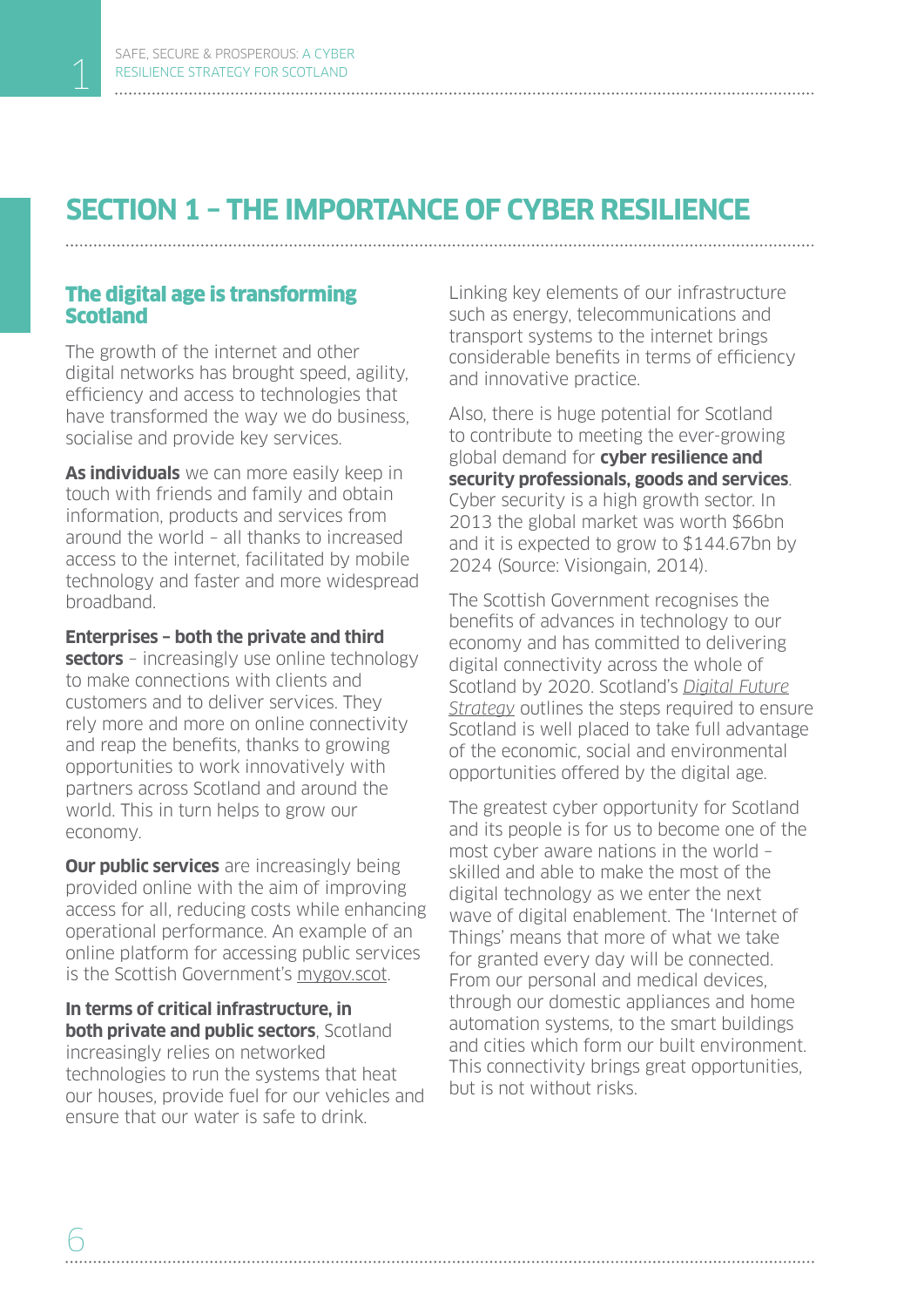#### **Scotland's Digital Economy**

Digital technologies and capabilities are vital for Scotland's economic growth and to maintaining our international standing.

The Scottish Government and its partners in the public and private sector are working hard to deliver key components of a successful digital economy in Scotland. These include:

- accessible and reliable infrastructure so people and enterprises can get online
- improving opportunities for people to develop the skills needed to work in a digital economy
- citizens able to take advantage of the growing range of goods and services available online

**Effective cyber resilience is vital if we are to maximise the opportunities for our citizens to benefit from the digital economy**

**The 'Internet of Things'** refers to the way in which any device, which can be turned on and off, is connected to the internet, or to other devices. This includes everything from mobile phones, tablets, coffee makers, fridges, boilers, lamps, headphones, and other wearable devices. This also applies to components of machines, for example a jet engine of an aeroplane or the drill of an oil rig.

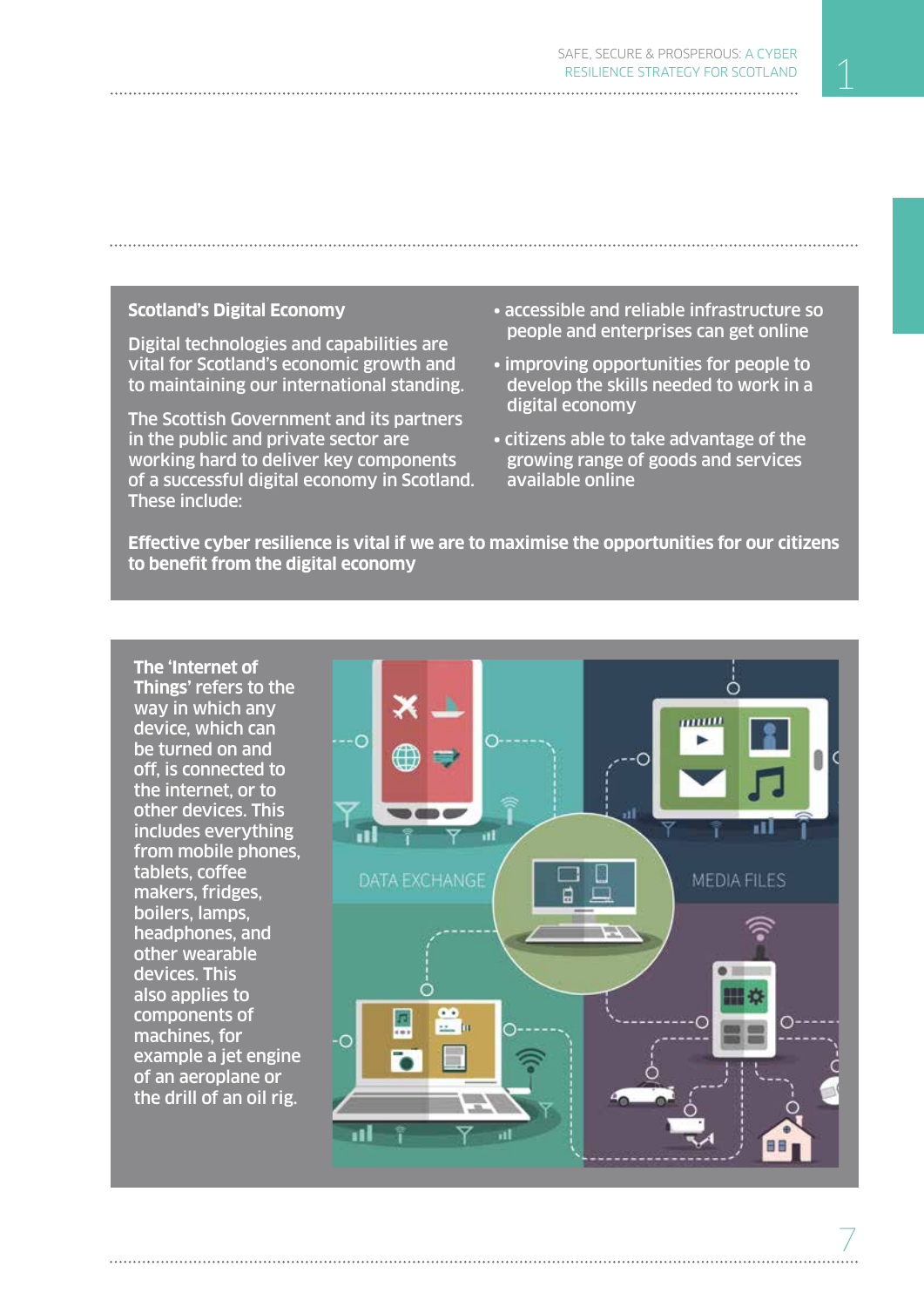



6 out of 10 state that using mobile internet and technologies enables staff to work remotely



### one third of exporters sell at least 20% of their international sales via their website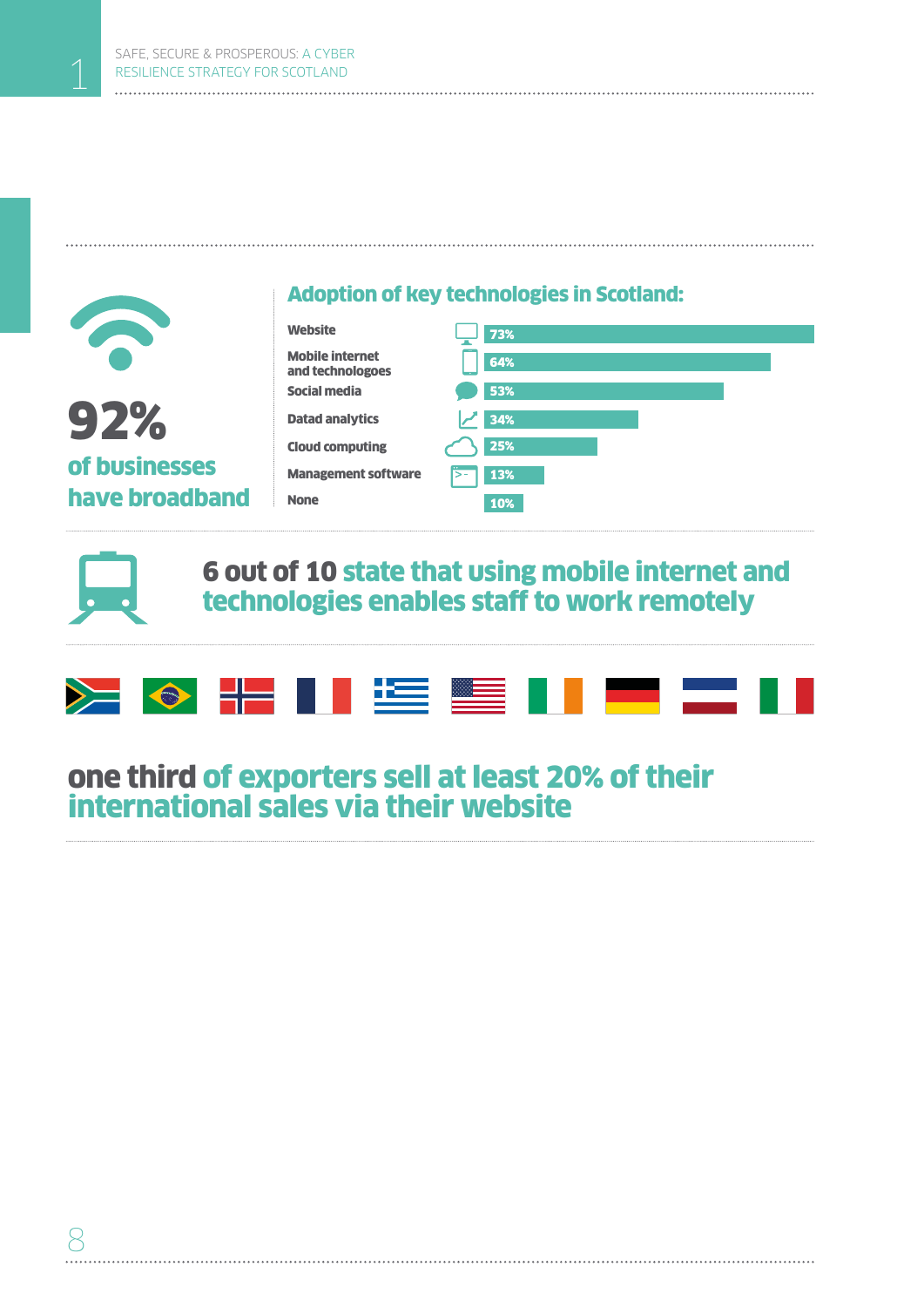#### With new opportunities come new risks

Our increasing use of, and dependence on, the internet bring new risks. Just as we have seen the benefits of digital technology enabling and promoting legitimate economic activity, we are now experiencing cyber crime at an unprecedented rate. Every day we hear of new online vulnerabilities, attacks and incidents affecting parts of Scottish society – from individuals through to large organisations. Cyber crime is also under-reported. As a result, the scale of the problem is difficult to grasp, and at the moment we do not have a full understanding of the complex risks that cyber crime presents to Scotland.

#### **There is no one type of cyber crime or criminal. Illegal users of the internet include:**

- script-kiddies<sup>1</sup>, testing their skills against the security of systems
- criminals committing traditional crimes, but online, either as individuals or organised crime gangs
- politically-motivated hackers
- government or commercially-sponsored spies

#### **Cyber crime can include:**

- bullying
- identity theft and fraud
- sexual exploitation
- the theft of intellectual property
- attacks against essential services or critical infrastructure

This strategy complements a number of strategies that seek to prevent and combat crime in Scotland. See page 15 for links to these strategies.

#### **An ever-increasing global threat**

There is currently a lack of data that calculates the economic cost of cyber crime in Scotland as most cyber crime goes unreported. This is most likely due to victims not being fully aware of the cyber crime itself or organisations' fear of reputational damage.

At a global level, [The Center for Strategic](http://csis.org/files/attachments/140609_rp_economic_impact_cybercrime_report.pdf)  [and International Studies \(CSIS\) report](http://csis.org/files/attachments/140609_rp_economic_impact_cybercrime_report.pdf) [on the Global Cost of Cybercrime](http://csis.org/files/attachments/140609_rp_economic_impact_cybercrime_report.pdf) estimates:

- the likely annual cost to the global economy from cybercrime is more than \$445 billion
- cyber crime is equal to between 15% and 20% of the value created by the internet

<sup>1</sup> An unskilled individual who uses scripts or programs developed by others to attack computer systems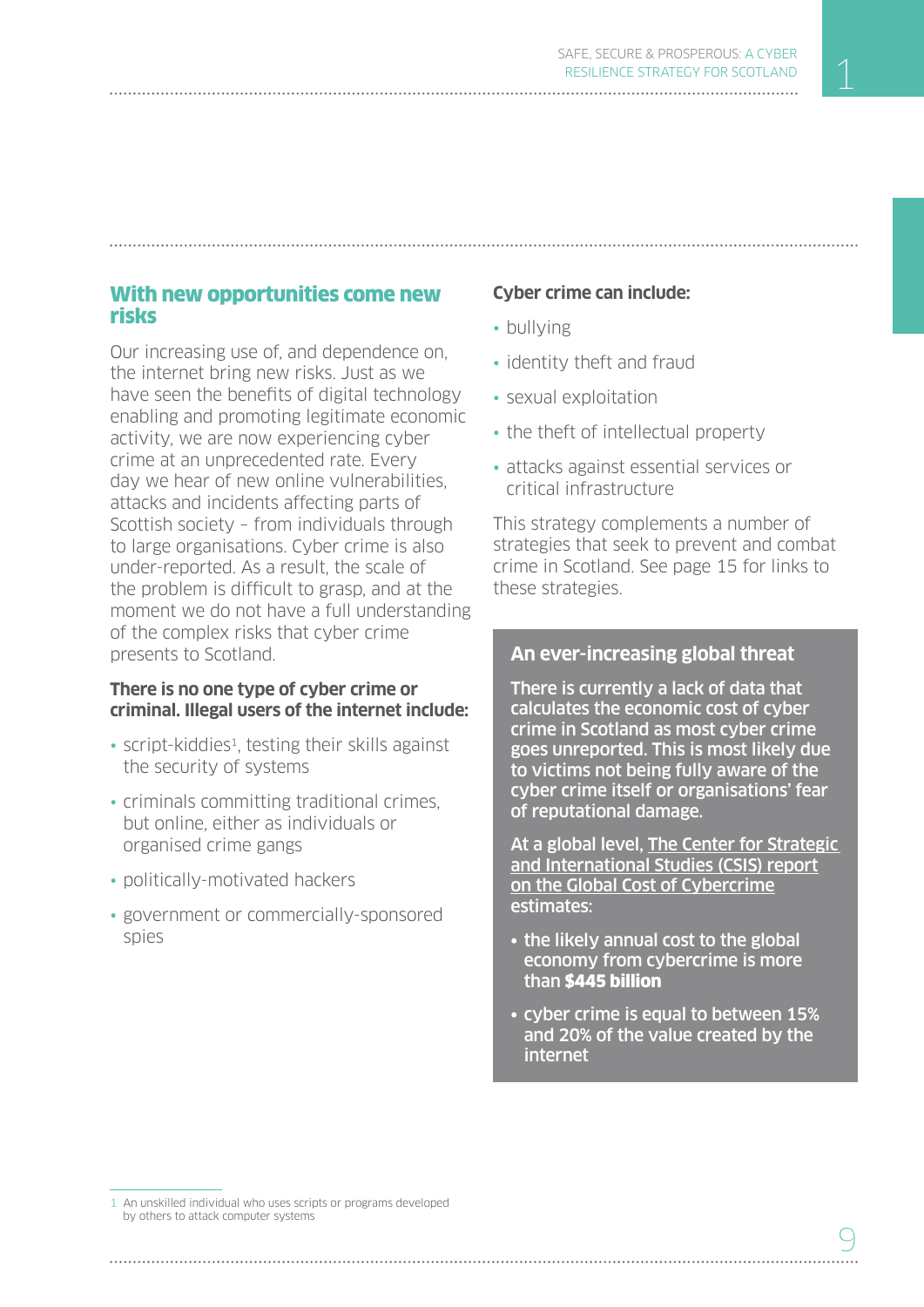#### What are the impacts of cyber attacks?

The internet and mobile technologies are now central to Scotland's economy and wellbeing. Risks exist at every level of our daily lives. The consequences of a cyber attack can vary from a minor inconvenience to a major disruption. The cost of cybercrime will continue to increase as more business functions move online and as more companies and consumers around the world connect to the internet.

#### **For our economy**

A major challenge for Scotland is the increasing number of online incidents that are causing harm to our economy. From intellectual property theft by competitors, to the destruction of corporate and national assets, the threats are outpacing our defensive efforts.

#### **For individuals and families**

Online crime has a clear impact on the lives of families in Scotland. A recent Mori survey of 1,000 adults in Scotland showed that 1 in 10 had experienced unauthorised use of their personal data, a similar number had been exposed to upsetting or illegal images and 7% had experienced abusive or threatening behaviour online. As our use of online technology continues to grow, we are at an increasing risk of becoming victims of criminal or unscrupulous behaviour online. We can fall foul of fraud or extortion, disclosure of personal information, identity theft or being subject to forms of abuse including stalking, bullying and exploitation. These attacks may not be targeted at specific individuals, but can be indiscriminate mass campaigns often impacting hundreds or even thousands of people.

#### **For businesses and organisations**

Organisations of all sizes rely on crucial information assets, such as databases of client details or intellectual property, that are of value to competitors and cyber criminals. Cyber criminals often operate through stealth with some organisations seldom noticing cyber attacks until the effects of the attack start to impact. Businesses may be reluctant to share news or information about their attack for fear of a loss of reputation. Criminals focus on the easiest targets which means small and medium-sized enterprises (SMEs) can be particularly vulnerable. The direct and indirect costs of cleaning up from a cyber attack can be high and are often unplanned for. In many cases these costs may not be covered by conventional insurance policies.

Key statistics from the [BIS Information](https://www.gov.uk/government/publications/information-security-breaches-survey-2015) [Security Breaches Survey 2015](https://www.gov.uk/government/publications/information-security-breaches-survey-2015) show that:

- 50% of the worst breaches were caused by inadvertent human error – up from 31% in 2014
- 74% of small businesses had a security breach – up from 60% in 2014
- For SMEs, the most severe breaches can cost as much as £310,800 – up from £115,000 in 2014
- **• 90% of large organisations had a security breach** – up from 81% in 2014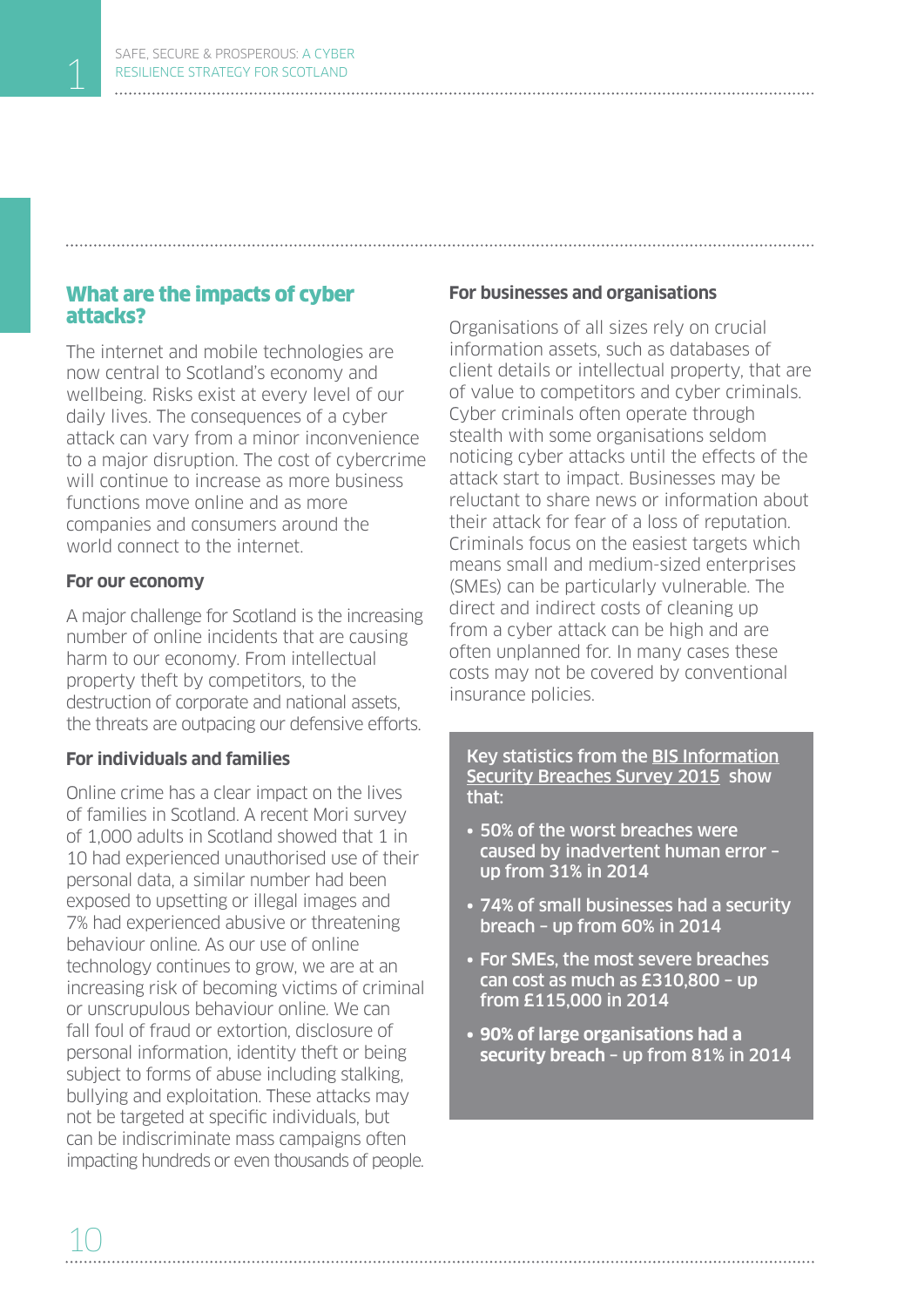#### **For public services**

Our public services are reliant on digital systems. Digital networks make it possible to provide innovative and [integrated public](http://www.gov.scot/Publications/2012/09/6272) [services that deliver to those in most need](http://www.gov.scot/Publications/2012/09/6272) [and promote growth](http://www.gov.scot/Publications/2012/09/6272). It crucial that cyber risk is planned and budgeted for when providing these services. In turn, this will help to keep citizens' confident in using digital public services.

#### **For our national security and international reputation**

This strategy will contribute to protecting Scotland from infrastructure attacks, hostile reconnaissance and thefts of intellectual property. This will ensure Scotland's reputation as a safe place to live, work, invest and trade.

#### **Increasing our cyber resilience**

#### **Individuals and families will be**

- more aware of how to protect themselves from online crime
- better able to protect their personal data
- less likely to suffer financial loss as the result of a cyber attack
- more confident online users

#### **Businesses and organisations will have**

- online services that are more reliable
- protected intellectual property
- increased productivity
- stronger reputations

#### **Digital public services will be**

- effective in their systems and response arrangements
- more efficient in the delivery of key services
- better placed to provide continuous services
- trusted by the public with regard to data protection

#### **Scotland's reputation will be**

• enhanced and recognised as a safe, secure and resilient country in which to live and do business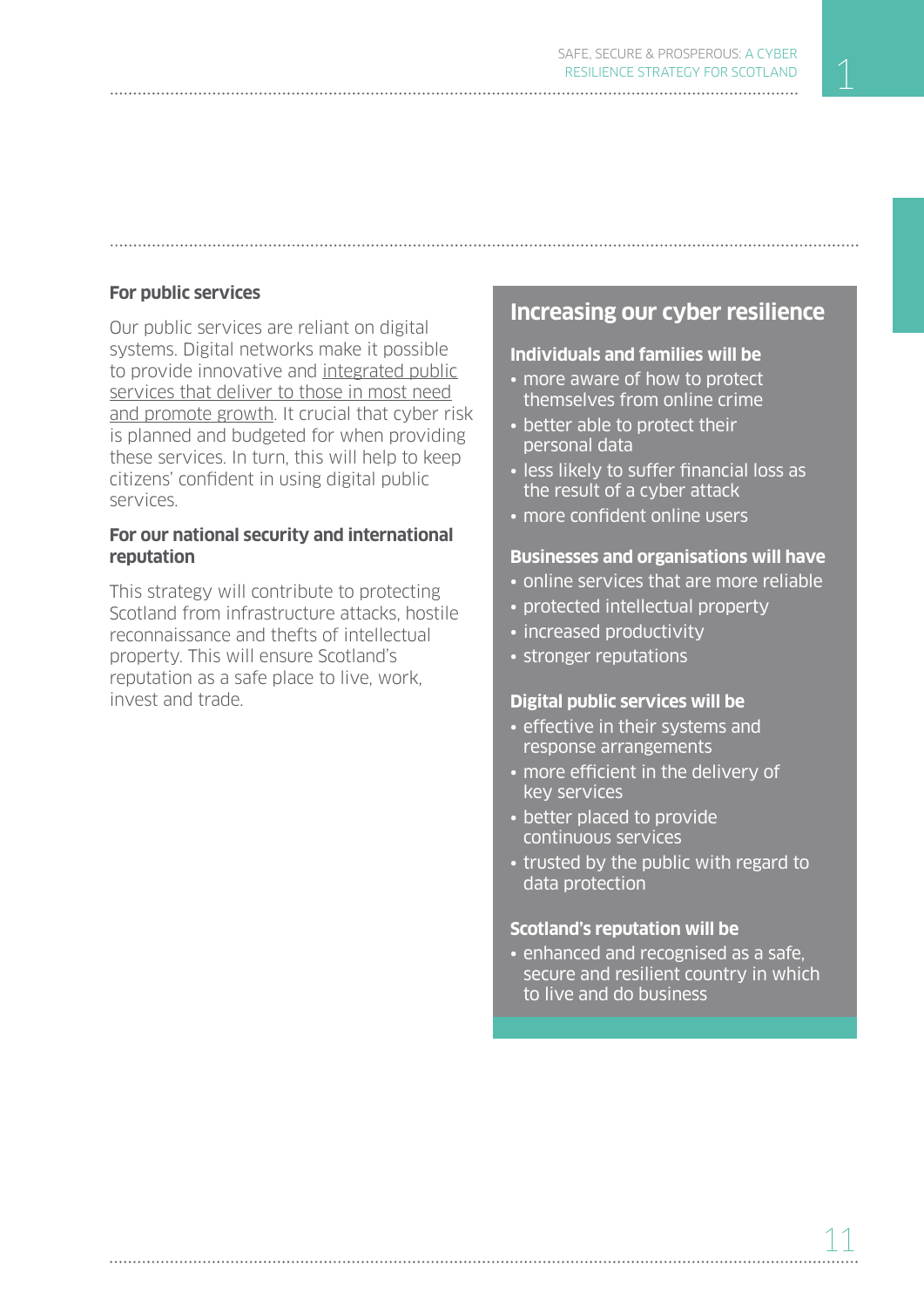









### THE IMPORTANCE OF CYBER RESILIENCE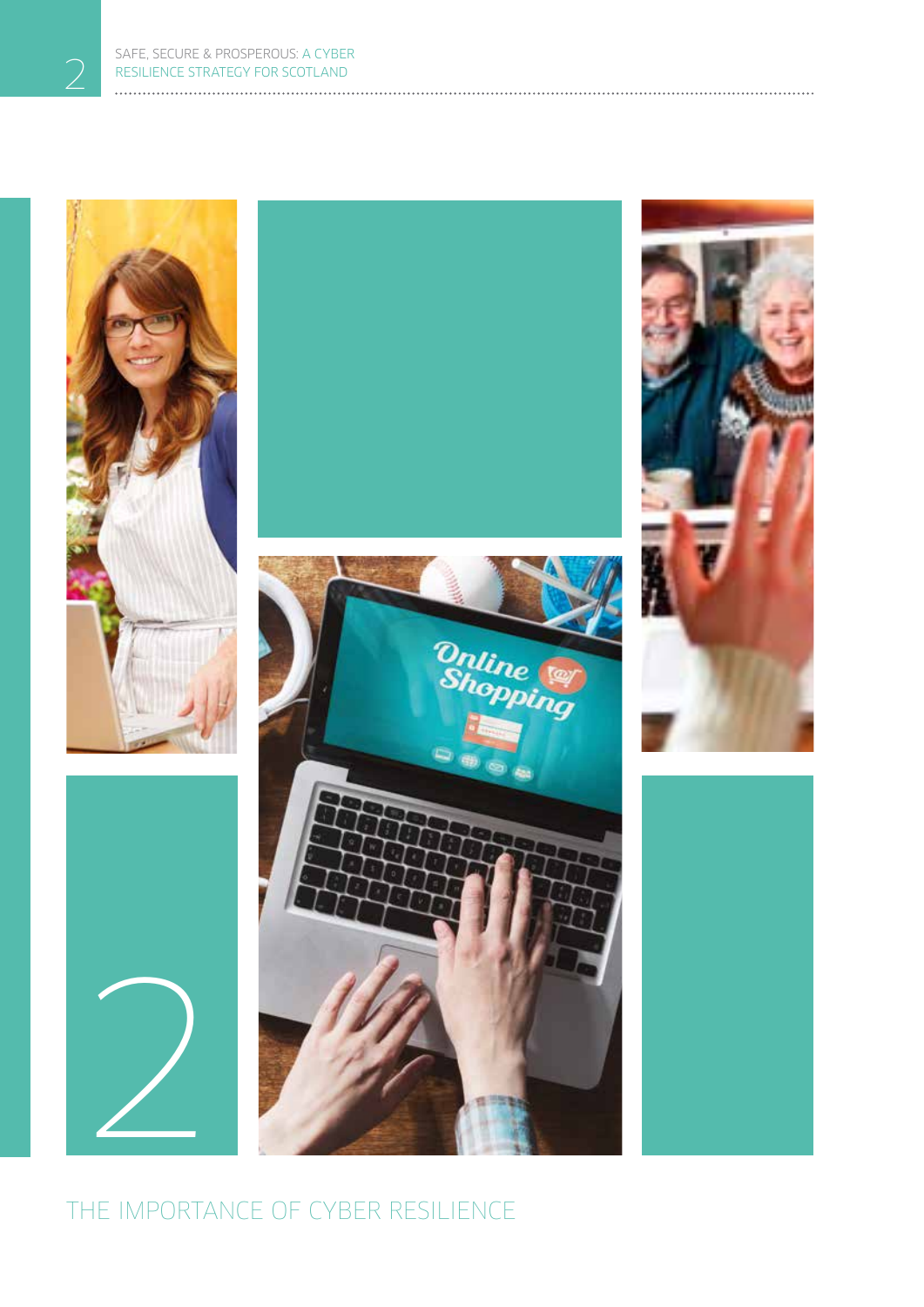## **SECTION 2 – BECOMING CYBER RESILIENT**

#### This section covers:

What is our vision?

What are the guiding principles of the strategy?

#### Who needs to be involved?

#### How can we build cyber resilience?

#### Our vision

The Scottish Government has worked with a broad community $2$  to develop this strategy and, having consulted widely, has concluded that **Scotland can be a world leader in cyber resilience and be a nation that can claim, by 2020, to have achieved the following outcomes:**

- **1. our people are informed and prepared to make the most of digital technologies safely**
- **2. our businesses and organisations recognise the risks in the digital world and are well-prepared to manage them**
- **3. we have confidence in and trust our digital public services**
- **4. we have a growing and renowned cyber resilience research community**
- **5. we have a global reputation for being a secure place to live and learn, and to set up and invest in business**
- **6. we have an innovative cyber security, goods and services industry that can help meet global demand.**

Improving Scotland's cyber resilience will contribute to many of the outcomes in the [National Performance Framework,](http://www.gov.scot/About/Performance/scotPerforms) in particular:

- we live our lives safe from crime, disorder and danger
- we live in a Scotland that is the most attractive place for doing business in Europe
- our young people are successful learners, confident individuals, renowned for our research and innovation
- our public services are high quality, continually improving, efficient and responsive to local people's needs

Improvements in cyber resilience also play an important role in achieving the ambitions of [Scotland's Economic Strategy](http://www.gov.scot/Publications/2015/03/5984) by helping Scottish businesses increase their competitiveness, protect their intellectual property, succeed at a global level and tackle inequality through helping all people become resilient when using online digital technologies.

<sup>2</sup> See Annex B – Strategic Working Group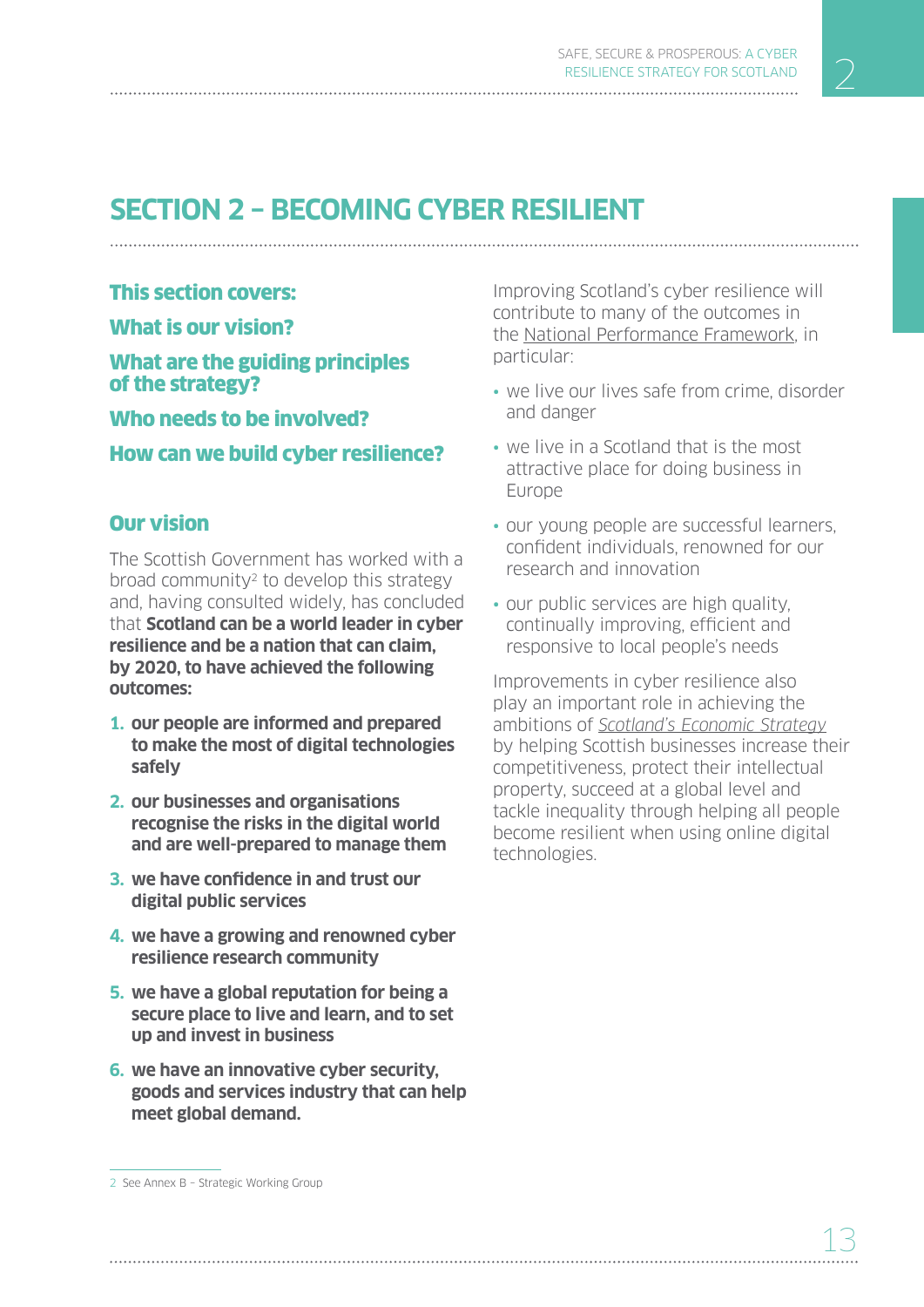#### Guiding principles

2

**This strategy is underpinned and inspired by the following guiding principles:** 

**A respect for rights and values**. Everything we do will enshrine the rights and values contained within the [European Convention](http://www.echr.coe.int/Documents/Convention_ENG.pdf) [on Human Rights](http://www.echr.coe.int/Documents/Convention_ENG.pdf) and the [Commonwealth](https://ccdcoe.org/sites/default/files/documents/CommW-140304-CommonwealthCybergovernanceModel.pdf) [Charter.](https://ccdcoe.org/sites/default/files/documents/CommW-140304-CommonwealthCybergovernanceModel.pdf) We are committed to transparency and accountability in government, reducing inequality and promoting sustainable economic development.

**National and local leadership**. The scope and complexity of the cyber resilience challenge requires clear national and local leadership, coordination of capabilities and responsibilities. This should be aligned with a focus on:

- improving the welfare and safety of Scotland's people
- building our economy
- inspiring us all to benefit from digital connectivity

**Personal and shared responsibilities**. We are all users of technology and we all have a responsibility to take steps to protect ourselves, our families, our organisations, our customers and service users online. Working together we can create a safer online environment in which we are open to sharing knowledge, skills and effective practice.

**Promoting digital inclusion**. Activity to build cyber resilience should at the same time promote digital inclusion and ensure that vulnerable people currently excluded from these opportunities can make the most of technologies safely.

**Contributing to global citizenship**. Cyber threats are a global issue and tackling it is part of Scotland's efforts to contribute as a good global citizen. Our endeavours will be aligned with UK, European and international partners.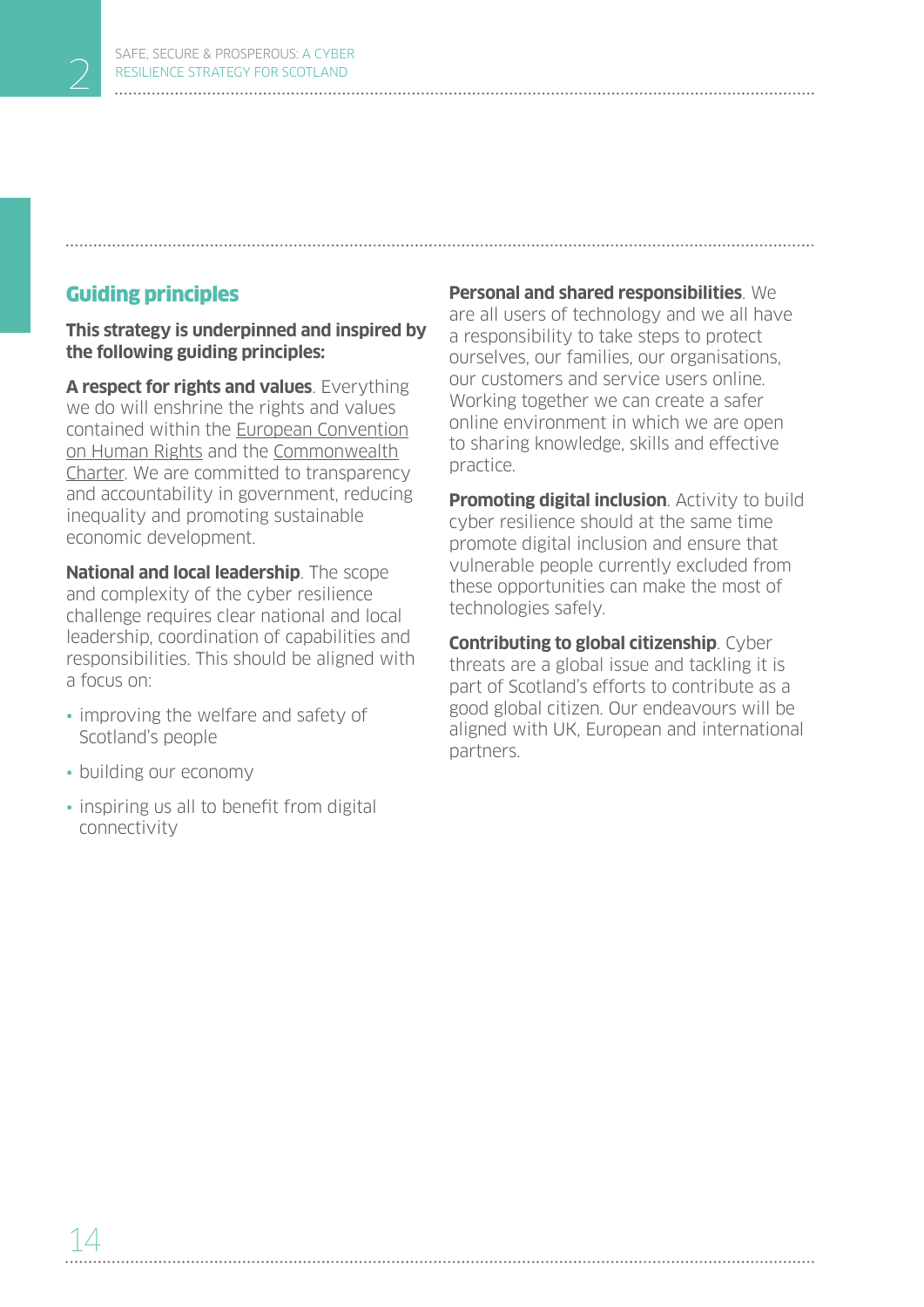#### Who needs to be involved?

Government alone cannot build the cyber resilience of a nation. Cyber resilience is a shared responsibility. The Scottish Government intends to take the lead and will encourage and engage with all sectors to promote and build a cyber resilient nation.

Everyone has a responsibility to safeguard themselves and their families online, just as they would safeguard themselves, their homes and their businesses from traditional criminal threats.

Stakeholders within the public, private and third sectors are asked to consider this framework in the context of their own settings, and embed cyber resilience within their own strategic and operational plans.

#### This strategy is for:

#### **• Policy makers – at local and national government level.**

The strategy demonstrates the importance of cyber resilience across all policy areas. It is dependent on and, in turn, supports many other national strategies and programmes, including:

- [Scotland's Economic Strategy](http://www.gov.scot/Publications/2015/03/5984)
- [Scotland's Digital Future](http://www.gov.scot/resource/doc/981/0114237.pdf)
- [Scotland's Serious Organised](http://www.gov.scot/Publications/2015/06/3426) [Crime Strategy](http://www.gov.scot/Publications/2015/06/3426)
- [Digital Justice Strategy](http://www.gov.scot/Resource/0045/00458026.pdf)
- [Curriculum for Excellence](http://www.educationscotland.gov.uk/learningandteaching/thecurriculum/)
- [e-Health Strategy](http://www.gov.scot/Publications/2012/11/7663)
- [Equally Safe](http://www.gov.scot/Resource/0045/00454152.pdf)
- The forthcoming Resilience Strategy

Cyber risks will continue to grow across all parts of society, and therefore policy makers should refer to this strategy when developing, implementing and reviewing policies, strategies and initiatives of their own.

The Scottish Government is responsibile for driving forward this strategy. Policy makers are responsible for ensuring that all relevant stakeholders are included in, and can actively contribute to, the implementation of measures within the strategy.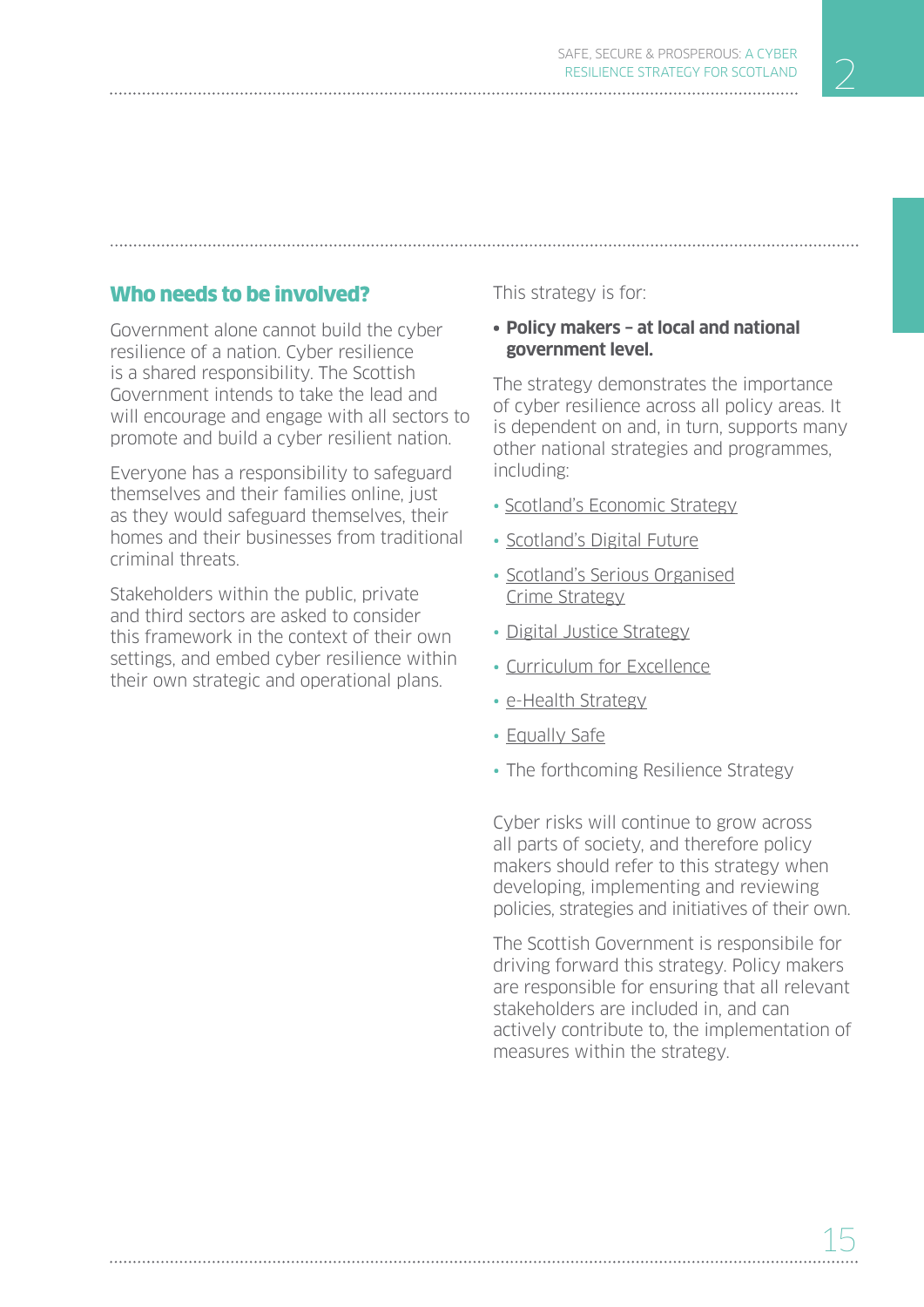### Who needs to be involved

- **Public sector partners such as:**
- Education Scotland
- Highlands and Islands Enterprise
- local authorities
- NHS Scotland
- Police Scotland
- Scottish Enterprise
- Scotland's colleges
- Scotland's universities
- Skills Development Scotland

These and other public sector organisations play central roles in reaching individuals, families and businesses. They are essential partners in leading education and prevention activity to ensure our collective cyber resilience.

- **• Representative bodies of business and industry** such as Chambers of Commerce, Federation of Small Businesses, Scottish Council for Development and Industry and The Confederation of British Industry Scotland have an important role to play to ensure businesses and employees are cyber resilient.
- **• Private sector organisations** play a crucial role in ensuring that the cyber risk is regarded as being as important as any other business risk.
- **• Third sector organisations** are well placed to support families and communities to become more cyber resilient and can often reach the most vulnerable in our society. Third sector organisations are increasingly providing digital services and can themselves be vulnerable online, so there is a need to build their own cyber resilience.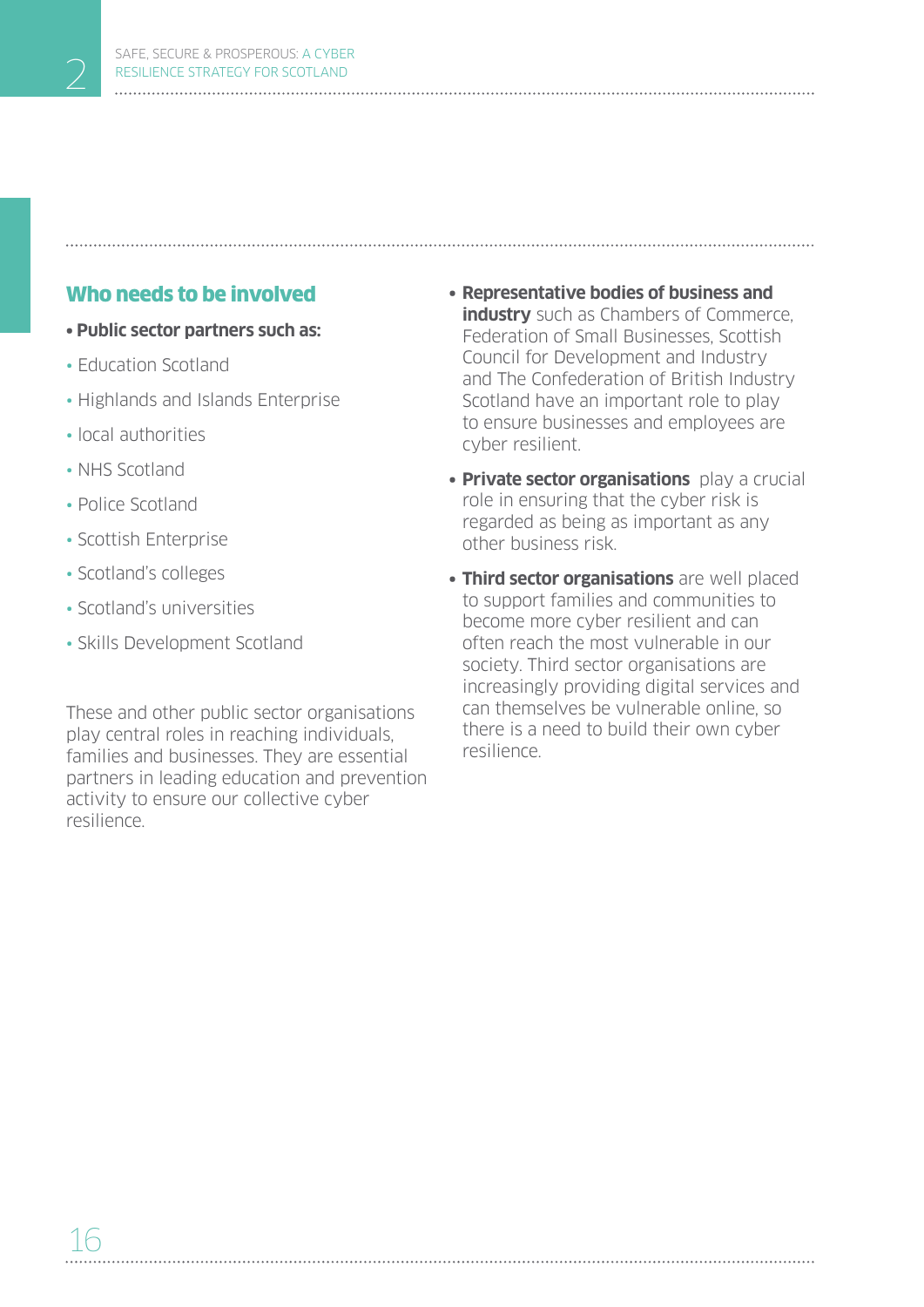#### How can we build cyber resilience?

#### **Strategic priorities**

Achievement of the desired outcomes of the strategy will require effective leadership at national and local levels. With its partners the Scottish Government commits to advancing research and innovation, developing education and skills and providing clear communication and public awareness.

The Scottish Government, its agencies and partners, will work together to implement this strategy, focusing on four strategic themes:

- **1. Leadership and Partnership Working**
- **2. Awareness Raising and Communication**
- **3. Education, Skills and Professional Development**
- **4. Research and Innovation**

#### **Theme 1: Leadership and Partnership Working**

Becoming more cyber resilient requires a sustained and collaborative effort. The Scottish Government will provide a framework that it and its partners can use to coordinate and evaluate the implementation of the strategy. It will encourage stakeholders to embed cyber resilience in their strategic and operational plans. It will continue to work closely with the UK and other governments on cyber resilience and security matters.

Cyber resilience must be regarded as a crucial aspect of business operation and continuity. Public, private and third sector leaders play a vital role in embedding cyber resilience within their own settings.

The Scottish Government intends to demonstrate its commitment to cyber resilience and to lead by example. It will implement cyber resilience arrangements within its own systems to build trust with citizens and businesses. It will work in partnership with the public sector to develop cyber resilience as part of a shared responsibility. The transformation involved in moving to a "digital first" approach for public services goes far beyond the technology which supports these services. Resilience needs to apply to people, processes and technology in every business function and needs to be factored in to all aspects of the design of new digital services.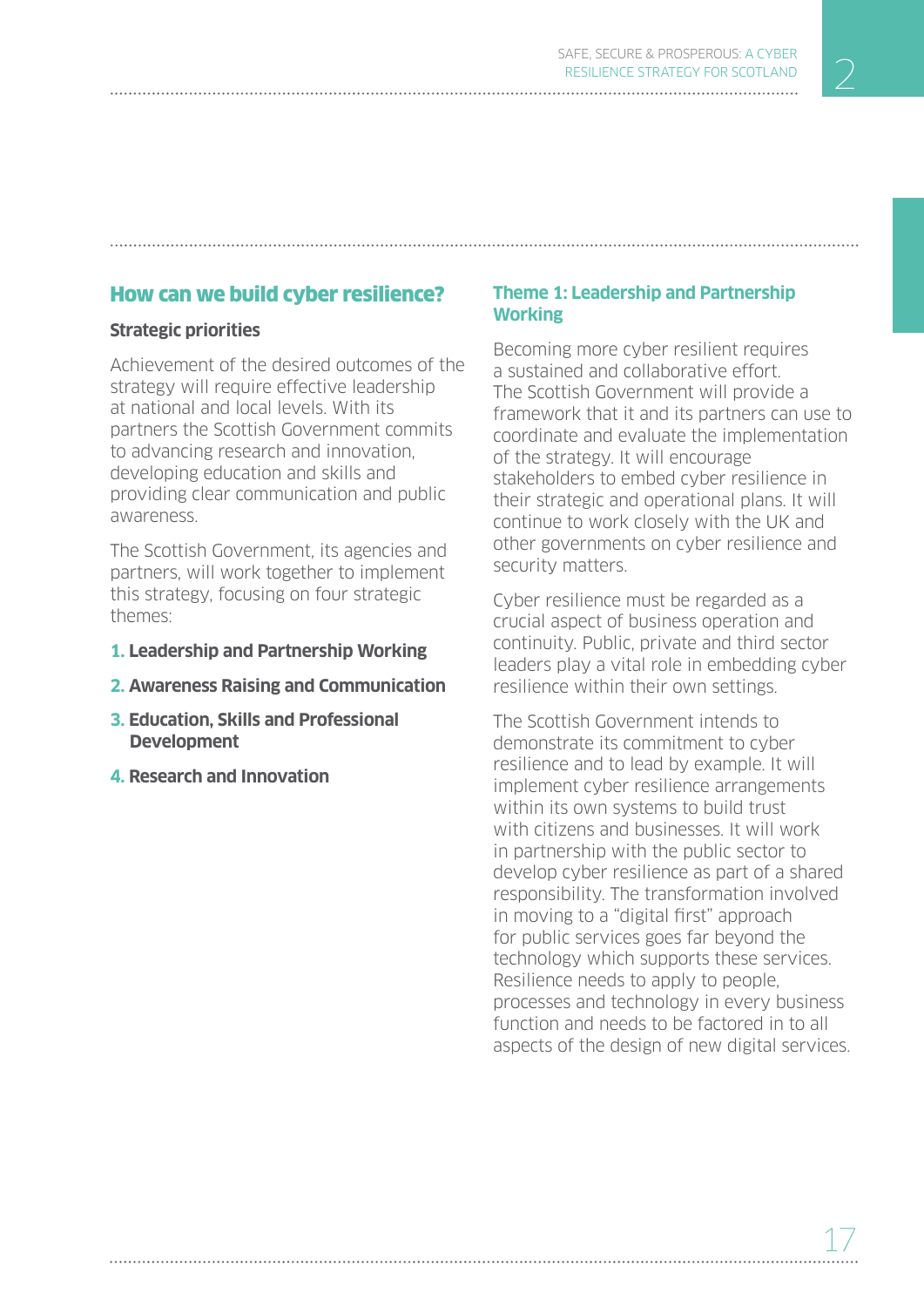#### **The high-level priority actions under Leadership and Partnership Working are:**

| <b>Priority Actions</b>                                                                                                                               | <b>Scottish</b><br><b>Government</b> | <b>Public</b><br><b>Sector</b> | <b>Private</b><br><b>Sector</b> | <b>Third</b><br><b>Sector</b> |
|-------------------------------------------------------------------------------------------------------------------------------------------------------|--------------------------------------|--------------------------------|---------------------------------|-------------------------------|
| 1. Establish a strategic governance<br>group under Scottish Ministers<br>to oversee the effective<br>implementation and evaluation of<br>the strategy |                                      |                                |                                 |                               |
| 2. Incorporate cyber resilience into<br>all national and local government<br>policies                                                                 |                                      |                                |                                 |                               |
| 3. Ensure board/executive level<br>commitment to cyber resilience                                                                                     |                                      |                                |                                 |                               |
| 4. Develop cyber incident reporting<br>measures and link to wider ICT/<br>digital and business continuity<br>plans                                    |                                      |                                |                                 |                               |
| 5. Define the standards relating to<br>cyber resilience for public sector<br>procurement of goods and services                                        |                                      |                                |                                 |                               |
| 6. Ensure the safety and security of<br>online shared services systems                                                                                |                                      |                                |                                 |                               |
| 7. Embed cyber risk and resilience<br>assessments when developing new<br>products, services and processes                                             |                                      |                                |                                 |                               |
| 8. Consider shared development or<br>procurement of cyber resilient<br>systems and tools for public sector                                            |                                      |                                |                                 |                               |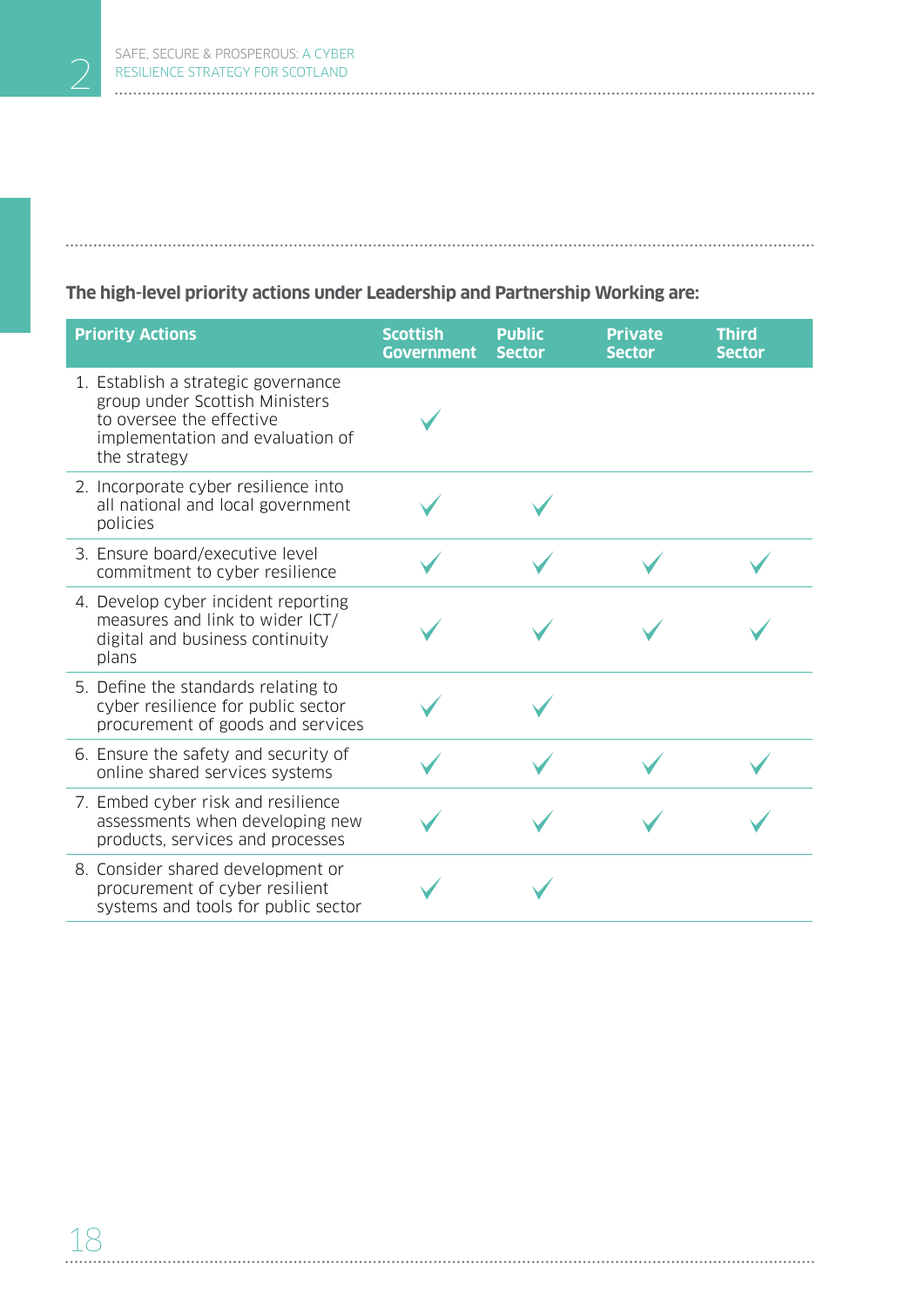#### **Leading by example**

#### **The Scottish Government: Cyber Resilience in the Public Sector**

To achieve outcome 3: We have confidence in and trust our digital public services, the Scottish Government, in collaboration with key public sector partners, has begun the process of preparing an action plan.

A working group has been established and is using the strategy to begin developing specific actions that the public sector can take forward.

The Scottish Government is committed to implementing cyber resilience arrangements within its own systems with the aim of building trust with citizens and businesses and working in partnership with the public sector, to develop cyber resilience across all our public services as part of a shared responsibility.

Anne Moises, Scottish Government's Chief Information Officer is leading the public sector towards this transformation:

"It is clear that the transformation involved in moving to a digital first approach for public services goes far beyond the technology which supports those services. It is vital that the people, processes and technology within the public sector become more resilient.

"Resilience needs to apply to the essential infrastructure in nearly every business function and we need to ensure that resilience is factored into all aspects of the design of new digital services. The infallible prevention against cyber threat is not achievable and so the focus moves to detection, rapid response and recovery. We need to imagine the unexpected, plan for it and practise our response. We will do this by ensuring that cyber resilience scenarios and cyber incident response plans are regularly reviewed, tested and exercised."

#### **Digital Champions**

The Digital Champions Development Programme has been developed by the Scottish Government to inspire leaders about the transformational potential of digital tools and technology, and to give them the confidence to take action to release that potential. The programme includes aspects of cyber resilience. More information on: http://www.gov.scot/Topics/Economy/digital/digitalservices/workforce/dgp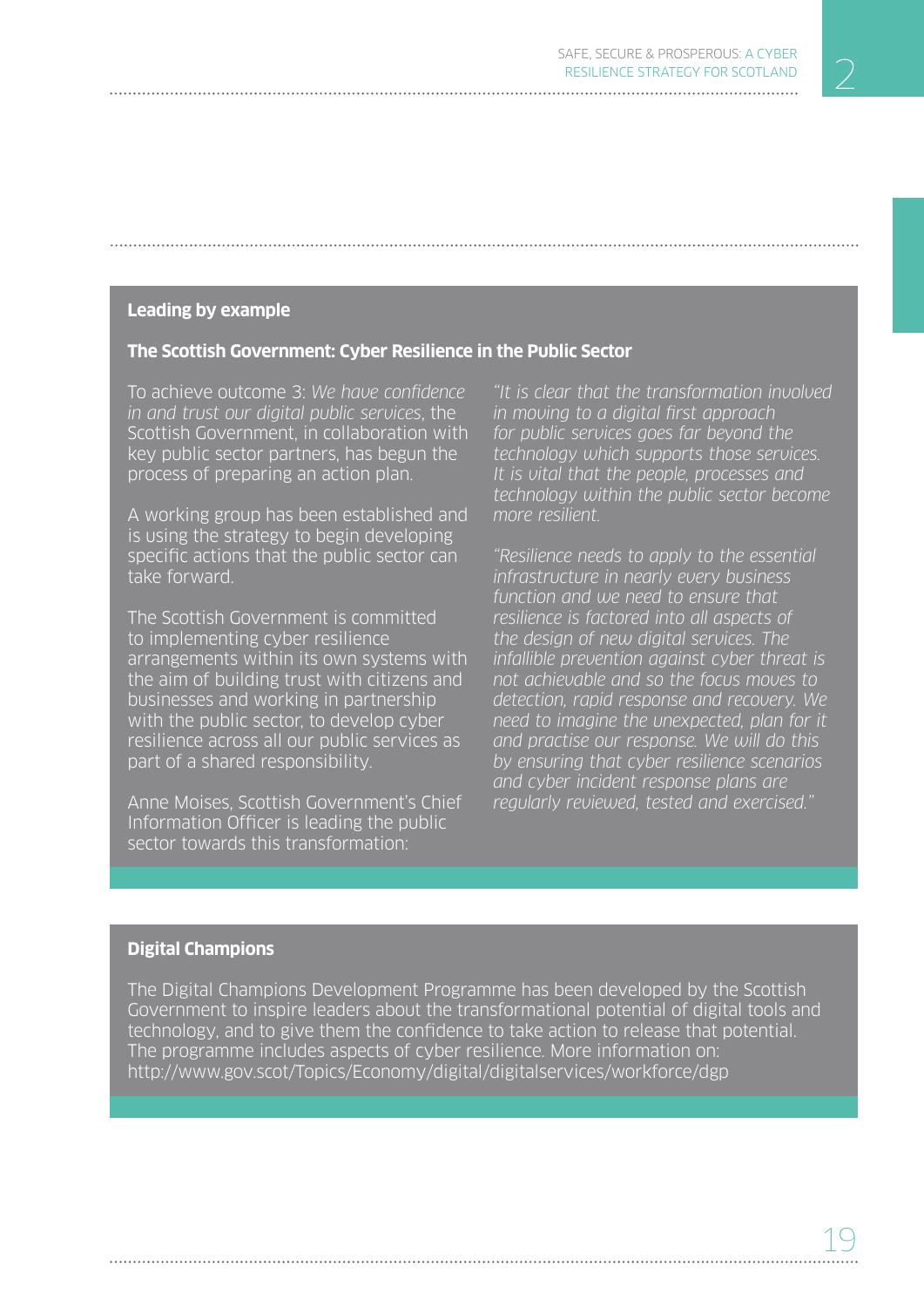#### **Theme 2: Awareness Raising and Communication**

What we do online has the potential to affect everyone – at home, at work and around the world. Taking a preventative approach and getting the cyber basics right goes a long way towards being safe and secure online and getting the most from being online. It is important that we foster a culture of cyber awareness and readiness among individuals, families, communities and organisations across Scotland, so that they can protect themselves online.

The take-up of even relatively simple measures to improve personal cyber resilience is low in Scotland. Just 1 in 12 claim to regularly install software updates; fewer than 1 in 10 password protect their mobile devices; and only 13% check that a website is secure (e.g. closed padlock symbol) before divulging information. Simple measures can prevent or minimise threats. See Annex C on getting the basics rights for individuals and enterprises.

There is a wealth of well-intended advice and guidance available, so much so that it can be confusing. It is important that cyber resilience messages are communicated in the right way for different audiences. For example, we may talk in terms of "online" and "mobiles", rather than "cyber". Different organisations are well placed to develop specific messages and use the most appropriate language to reach different parts of society, including children and the most vulnerable.

Sharing information on cyber threats and vulnerabilities across sectors will also help us to better manage, respond to and move on from cyber incidents. For example larger industry leads can share their knowledge and expertise with SMEs. The [Scottish Business](http://www.sbcc.org.uk/) [Resilience Centre](http://www.sbcc.org.uk/) is a leading organisation providing innovative approaches to building cyber resilience amongst the SME community.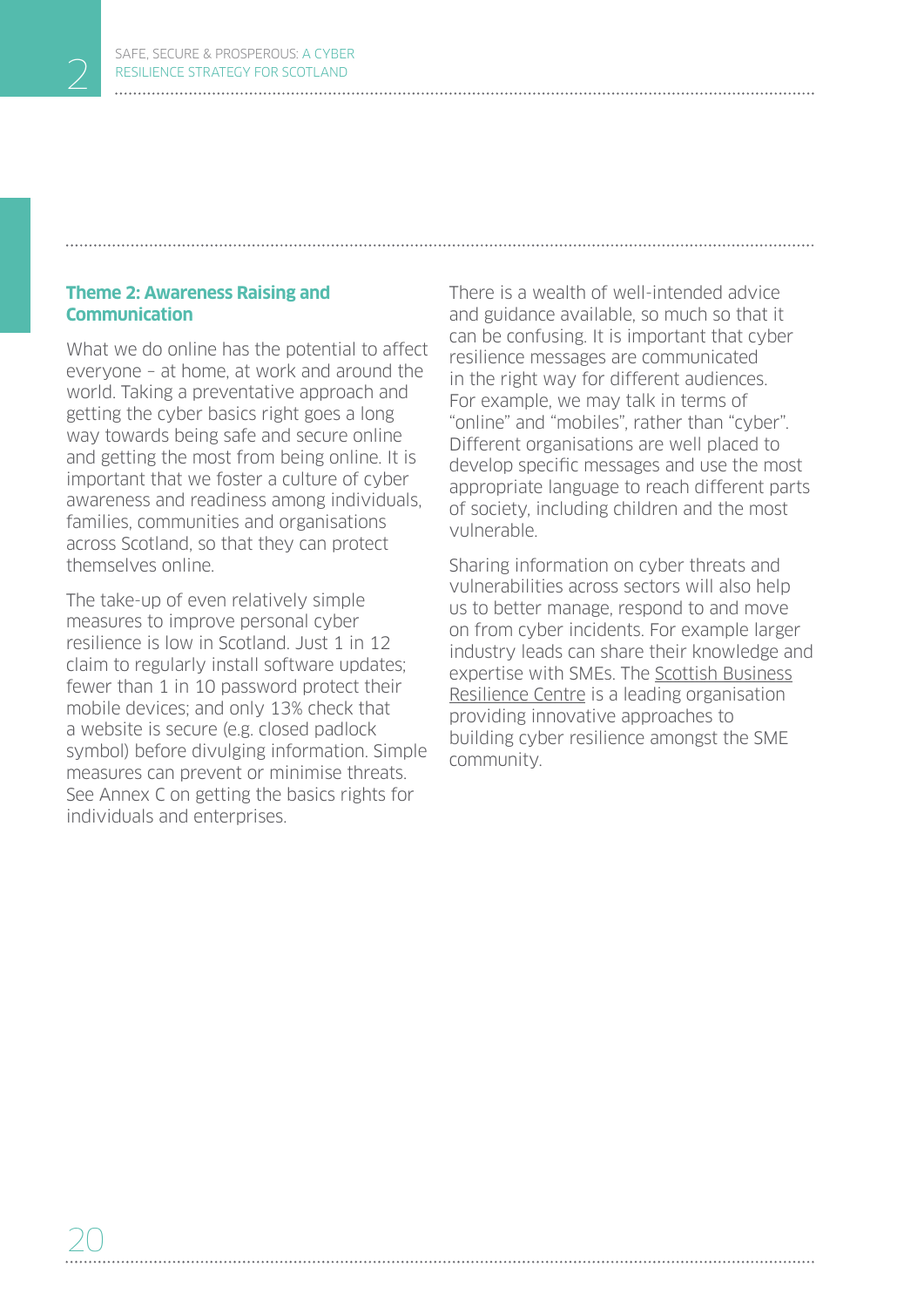**The high-level priority actions under Awareness Raising and Communication are:**

| <b>Priority Actions</b>                                                                                                                    | <b>Scottish</b><br><b>Government</b> | <b>Public</b><br><b>Sector</b> | <b>Private</b><br><b>Sector</b> | <b>Third</b><br><b>Sector</b> |
|--------------------------------------------------------------------------------------------------------------------------------------------|--------------------------------------|--------------------------------|---------------------------------|-------------------------------|
| 1. Assess existing awareness raising<br>programmes and identify whether<br>there are gaps that should be<br>addressed by further campaigns |                                      |                                |                                 |                               |
| 2. Develop specific and appropriate<br>awareness-raising activity for a<br>range of audiences                                              |                                      |                                |                                 |                               |
| 3. Establish a cyber resilience<br>network to share evidence of<br>what works                                                              |                                      |                                |                                 |                               |
| 4. Establish a central gateway for<br>trusted advice and guidance to<br>citizens and businesses                                            |                                      |                                |                                 |                               |
| 5. Assure the public around the safe<br>use of digital public services                                                                     |                                      |                                |                                 |                               |
| 6. Encourage the sharing of<br>information relating to<br>cyber incidents, threats and<br>vulnerabilities across sectors                   |                                      |                                |                                 |                               |
| 7. Develop methods on how to<br>measure impact                                                                                             |                                      |                                |                                 |                               |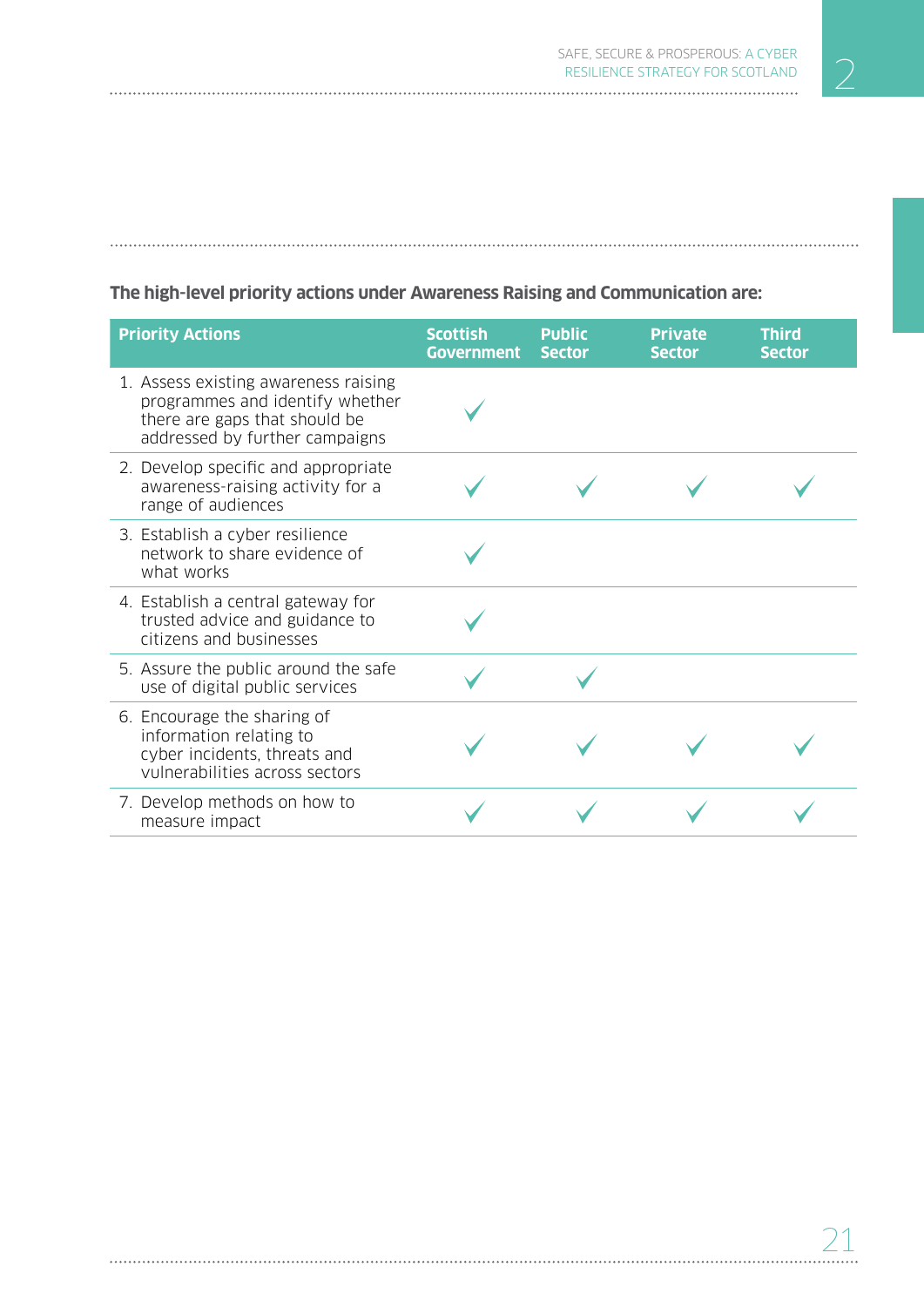

#### **Scottish Cyber Information Network (SCiNET)**

[SCiNET](https://www.cert.gov.uk/cisp/) is a secure online information sharing platform and a joint collaboration between industry and government to share cyber threat and vulnerability information and to raise awareness of how to respond to a cyber incident.

Owned by Cert UK\*, Scottish businesses can:

- obtain early warning of cyber threats
- learn from the experiences, mistakes and successes of other users without fear of exposing organisation sensitivities
- engage with industry, government and law enforcement counterparts in a secure environment
- seek advice from other members
- participate in the building of pooled knowledge with access to UK wide fusion cell outputs/information

"With the ever evolving cyber threat landscape, SCiNET provides Scottish businesses with an online resource to share threat information in real time and with key partners in business and academia. This kind of partnership has the ability to turn the ever-evolving cyber security landscape into a significant opportunity, not only to protect but to grow an industry sector that can be of major benefit to the Scottish economy and the people of Scotland."

DCC Iain Livingstone, Police Scotland

\* CERT UK: the UK National Computer Emergency Response Team, formed in March 2014 in response to the UK's National Cyber Security Strategy.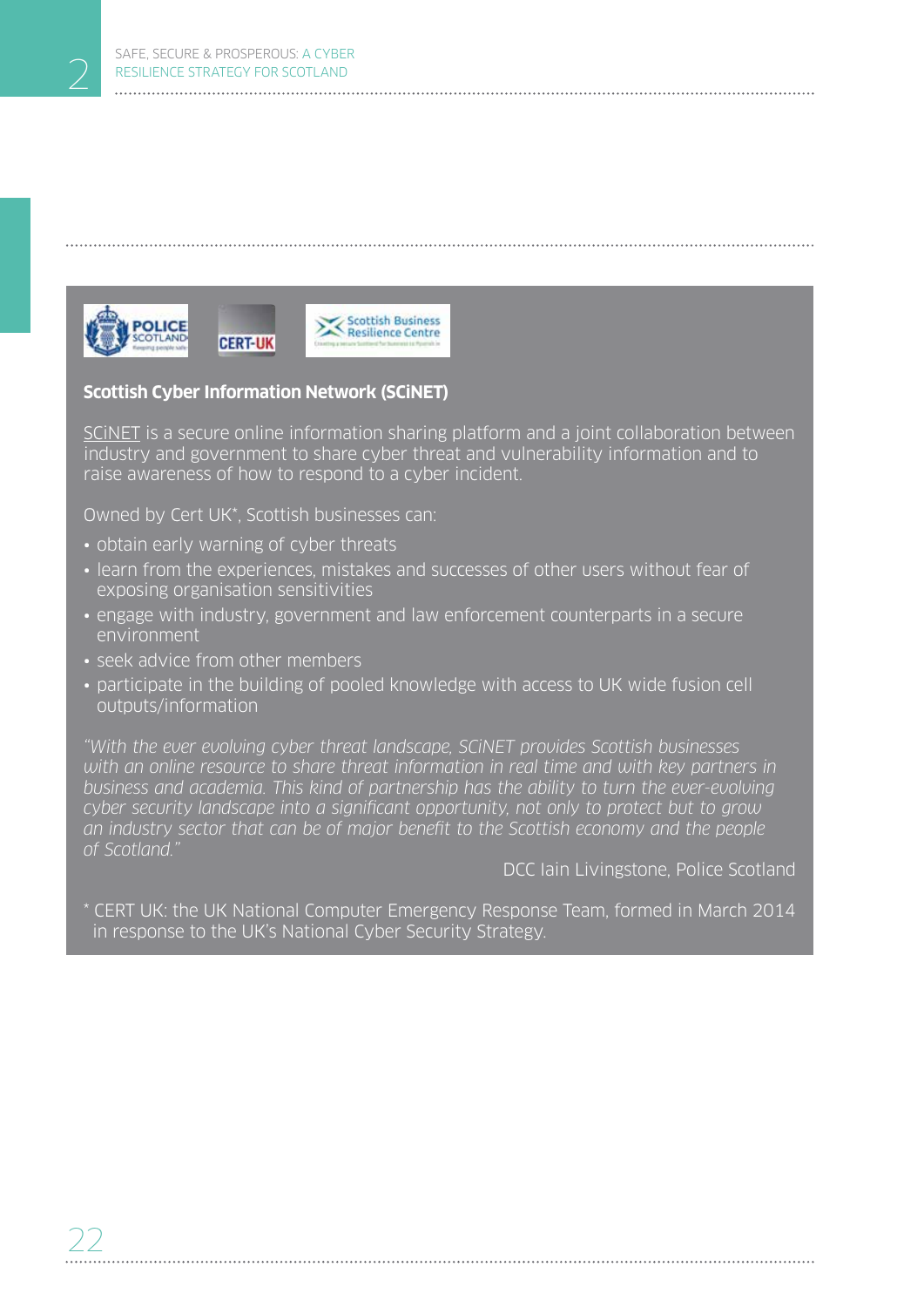#### **Theme 3: Education, Skills and Professional Development**

Education and training, alongside activity to raise awareness, are critical to changing behaviour and making us more effective in the way we engage with digital technologies. They are also key to having enough cyber professionals to effectively prevent or deal with cyber crime.

Every child, young person and adult must have the cyber resilience skills for learning, life and work – to be able to protect themselves online and achieve the full benefits of a digital economy.

In learning settings, relevant curricula should drive the development of skills which will help learners to become more cyber resilient.

Most jobs require knowledge, understanding and skills in digital technology, and this will only continue to grow. Training in all vocational areas, not just digital occupations, must include learning outcomes related to cyber resilience.

If we are to succeed in integrating cyber resilience at all ages and stages of education, from pre-school to post-employment, we need to ensure that our teachers and trainers have the skills, knowledge and understanding to teach cyber resilience. Appropriate learning materials and guidance are required for educators, in both formal and non-formal learning contexts.

It is crucial that we continue to develop and retain cyber expertise in Scotland to ensure we continue to prosper.

#### **The high-level priority actions under Education, Skills and Professional Development are:**

| <b>Priority Actions</b>                                                                          | <b>Scottish</b><br><b>Government</b> | <b>Public</b><br><b>Sector</b> | <b>Private</b><br><b>Sector</b> | <b>Third</b><br><b>Sector</b> |
|--------------------------------------------------------------------------------------------------|--------------------------------------|--------------------------------|---------------------------------|-------------------------------|
| 1. Map existing cyber resilience skills<br>across learning settings to identify<br>gaps          |                                      |                                |                                 |                               |
| 2. Explore opportunities to embed<br>cyber resilience into curricula in all<br>learning settings |                                      |                                |                                 |                               |
| 3. Introduce cyber resilience<br>into workplace learning and<br>development                      |                                      |                                |                                 |                               |
| 4. Explore ways to embed cyber<br>resilience into teacher training                               |                                      |                                |                                 |                               |
| 5. Grow the number of<br>apprenticeships in cyber security<br>and resilience                     |                                      |                                |                                 |                               |
| 6. Explore ways to develop and<br>retain cyber expertise in Scotland                             |                                      |                                |                                 |                               |
|                                                                                                  |                                      |                                |                                 |                               |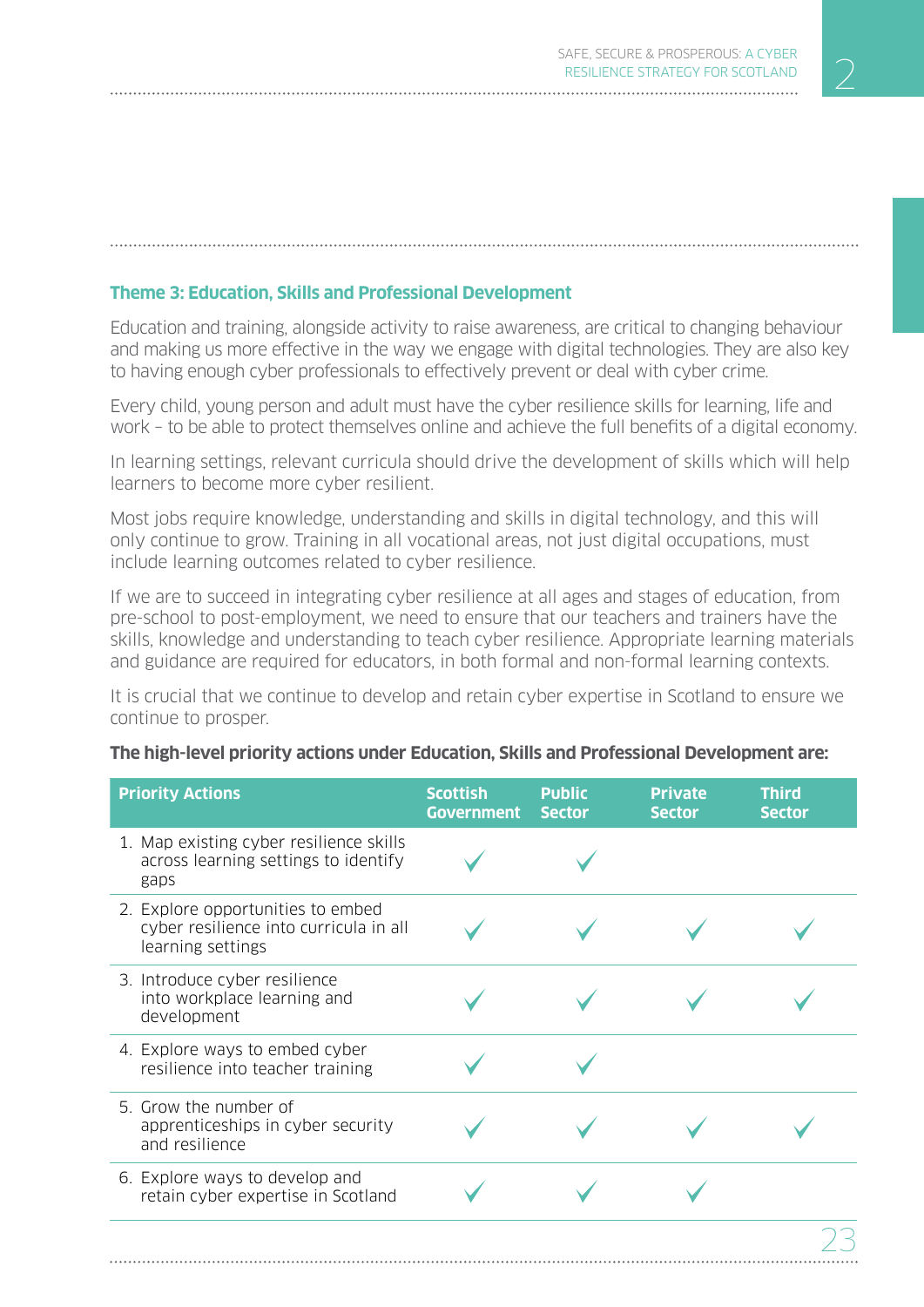

#### **National Progression Awards in Cyber Security**

The first school-based national qualifications in cyber security have been developed by the Scottish Qualifications Authority. The National Progression Awards in Cyber Security at SCQF levels 4, 5 and 6 provide foundation knowledge and skills in data security, digital forensics and ethical hacking – and provide a skills pipeline into the cyber security industry.

The aim of the awards is to produce knowledgeable and skilled individuals who are aware of the potential misuses of, and unauthorised access to, computer systems but who use these competences for legal and ethical purposes.

The qualification is available through schools, colleges and training providers. More information is available at – http://www.sqa.org.uk/sqa/74738.html

#### **Schools and Police Scotland working together for a safe online experience**

First year pupils at Kyle Academy in Ayr piloted The Cyber Badge – a 12-week course on cyber security.

The Cyber Badge, developed with Police Scotland and Scottish Universities, focused on:

- password security
- online bullying
- grooming
- computer crime
- social networking

Learners get the chance to take their knowledge home, discovering how much (or little!) their parents and carers know about online security and then helping them to become more cyber resilient.

The Cyber Badge, with support from Education Scotland, is now being promoted to schools throughout Scotland.

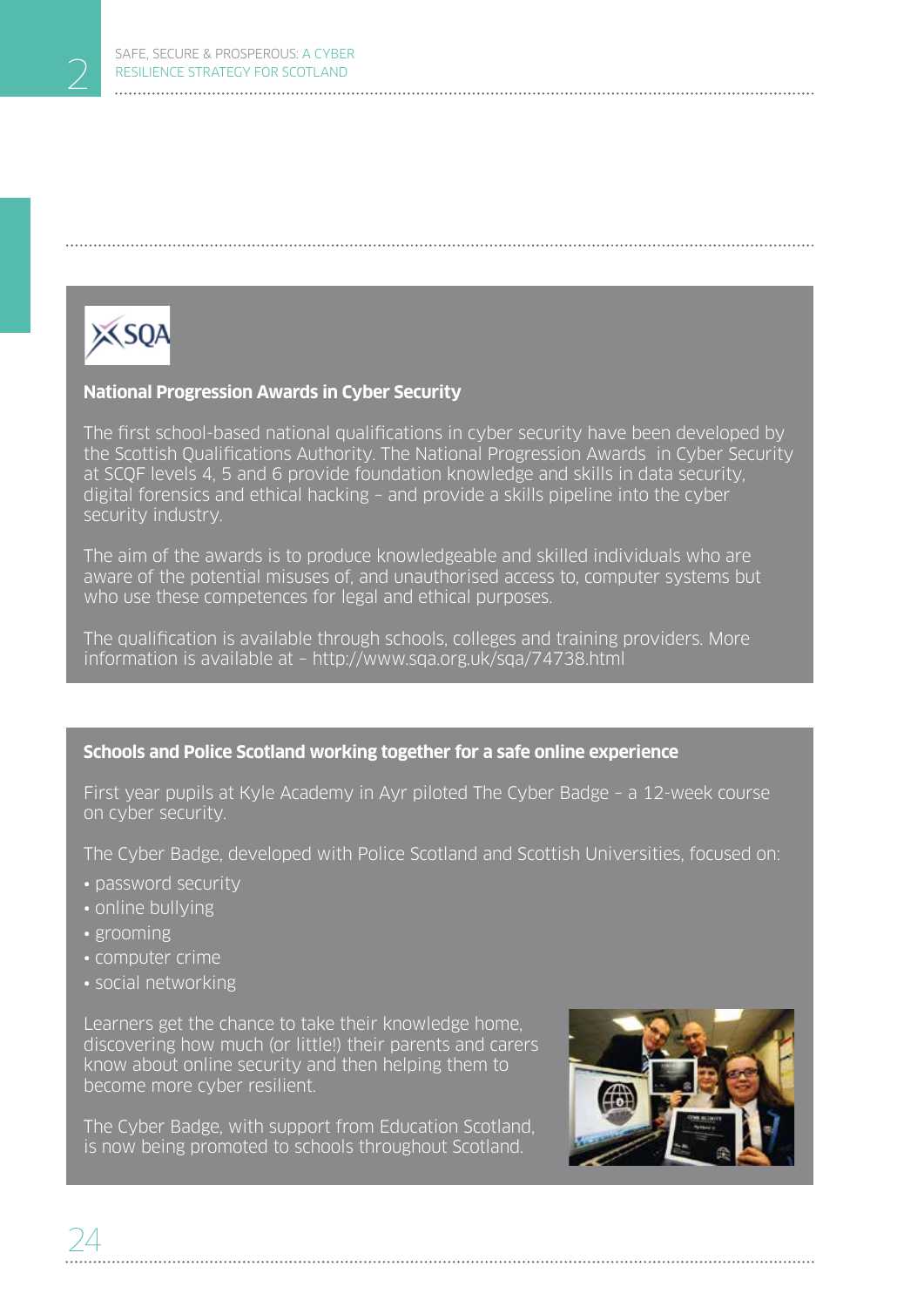#### **Theme 4: Research and Innovation**

Effective coordinated research will ensure Scotland's place at the forefront of cyber resilience.

There is currently limited information on cyber resilience in Scotland, including the cost of cyber crime. First and foremost, we need to establish a baseline from which we can measure progress in cyber resilience. Researchers should consider how they can boost existing UK and global data for Scotland's needs and interests.

Ongoing commitment to research will ensure our knowledge and understanding remains fit for purpose. Collaborative research and sharing effective practice across Scotland and other countries will help us stay at the forefront of this rapidly evolving issue. In turn, this will help inform the development of new and innovative technologies and practices. The Higher Education sector has a key role to play in this effort.

Innovation is in Scotland's DNA and there is a real opportunity for us to be global innovators in this field. Universities are producing outstanding graduates in the digital design, ethical-hacking and forensic fields, and it is vital that we grow, nurture and keep these skills in Scotland.

| <b>Priority Actions</b>                                                                                                                                 | <b>Scottish</b><br><b>Government</b> | <b>Public</b><br><b>Sector</b> | <b>Private</b><br><b>Sector</b> | <b>Third</b><br><b>Sector</b> |
|---------------------------------------------------------------------------------------------------------------------------------------------------------|--------------------------------------|--------------------------------|---------------------------------|-------------------------------|
| 1. Establish a coherent and<br>sustainable approach to research                                                                                         |                                      |                                |                                 |                               |
| 2. Establish a baseline to identify the<br>economic, societal and individual<br>impacts of cyber crime                                                  |                                      |                                |                                 |                               |
| 3. Improve the sharing of research<br>to develop our knowledge and<br>understanding to help us become<br>more effective in building cyber<br>resilience |                                      |                                |                                 |                               |
| 4. Establish a baseline to identify<br>current levels of trust and<br>confidence in digital public services                                             |                                      |                                |                                 |                               |
| 5. Develop new and innovative<br>ways to help businesses and<br>organisations become more cyber<br>resilient                                            |                                      |                                |                                 |                               |
| 6. Learn from other nations and share<br>information to combat cyber crime                                                                              |                                      |                                |                                 |                               |

#### **The high-level priority actions under Research and Innovation are:**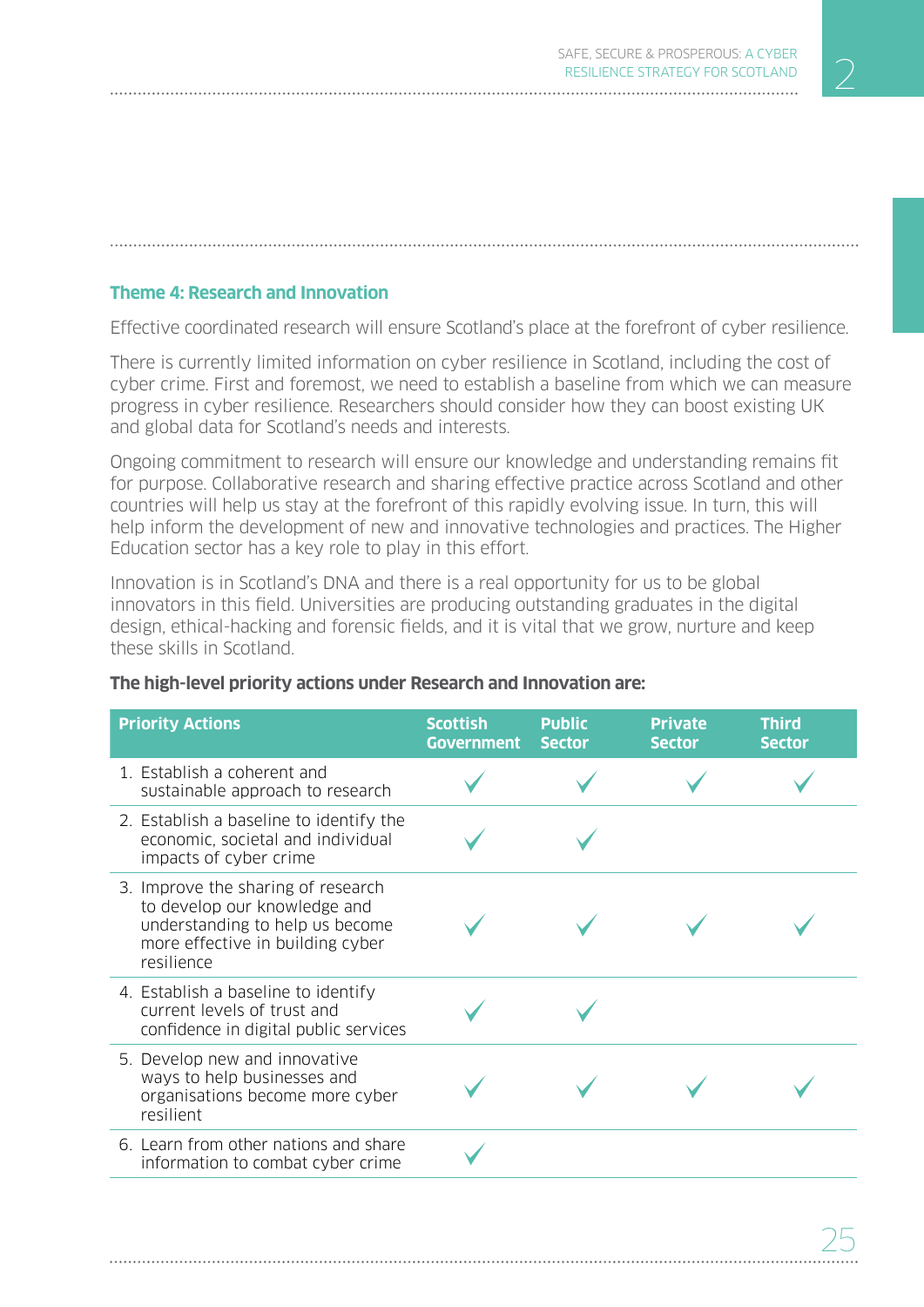

#### **Cyber Academy**

[The Cyber Academy](http://thecyberacademy.org/) at Napier University is a partnership between academia, law enforcement, industry and the public sector. It aims to integrate academic and professional practice, support innovation in cyber security, and provide access to members to an advanced and virtualized training infrastructure for both evaluation and training.

#### **Royal Academy of Engineering (RAE) Industrial Secondment Scheme**

The consequence of being a one-person business is often not having the expertise to adequately secure business information. Sole traders are less likely to have the capacity to employ someone to take care of their digital security. Often, reliance on smartphones means that the long-term survival of their business depends on a portable device that needs to be secure and resilient.

Funded by the RAE, Karen Renaud of the University of Glasgow will spend a year working with the Scottish Business Resilience Centre and strategic partners on a collaborative research project to:

- a) understand the particular needs of solo-SMEs with respect to security in their businesses
- b) develop an information security pack for solo-SMEs, to support them in improving their cyber security
- c) put in place measures to support the launch of a support community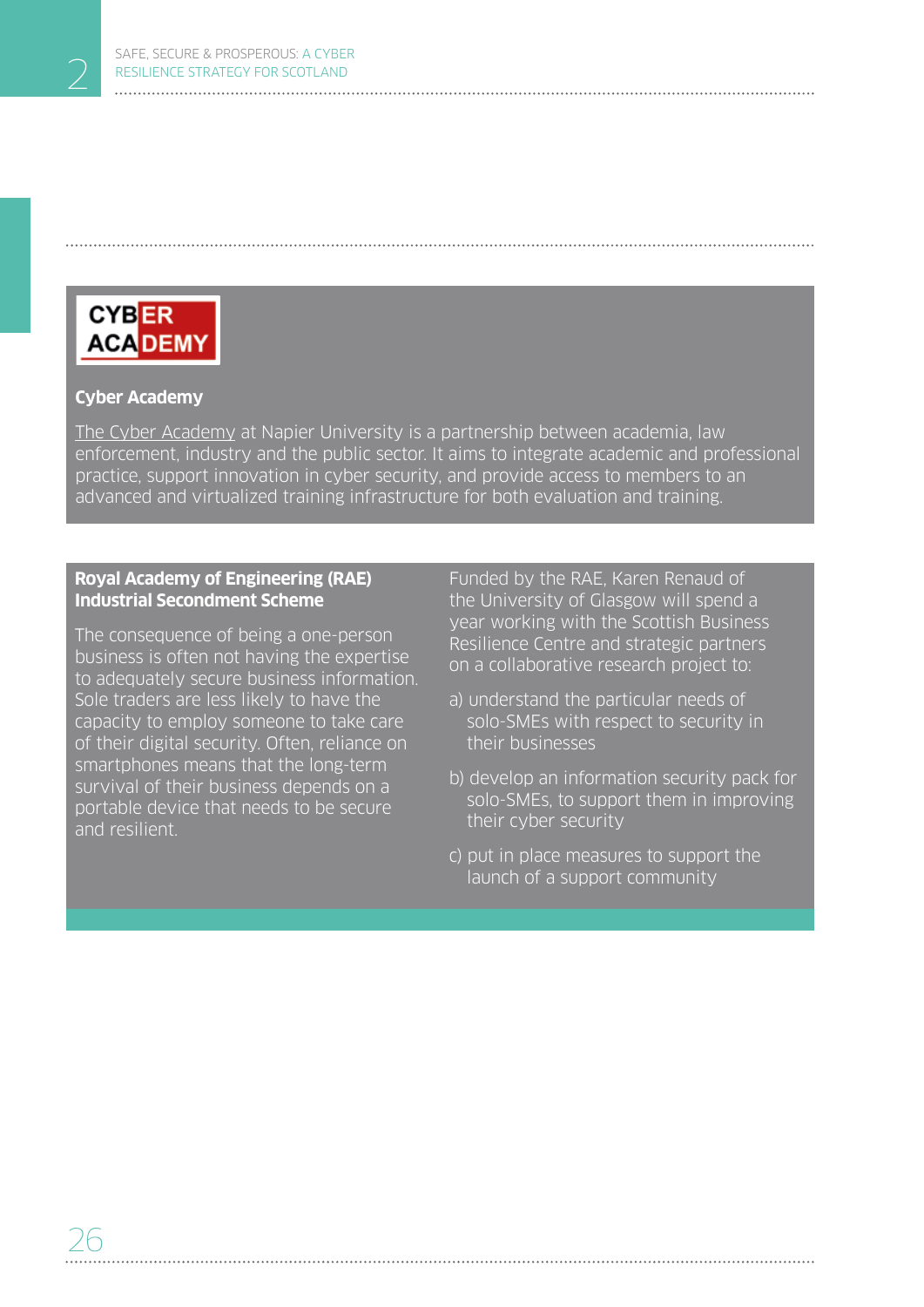#### **INDIVIDUAL: ONLINE SHOPPING FRAUD**

**One of the most popular online auction and shopping websites offers people and businesses a virtual marketplace to buy and sell a broad variety of goods and services worldwide. The website is free to use for buyers, but sellers can be charged for listing items and again when those items are sold.**

#### **The issue**

A man from Stirling was searching for a motorhome on the site when he found a listing that fitted his criteria located in Aberdeenshire. The listing had five days to run so the user sent a message to the seller asking if he could arrange to view the motorhome. The seller claimed to be working away from home and as a result this would not be possible before the auction ended. The listing only offered a few photographs of the van but during a message exchange through the system more details of it were given.

The buyer was cautious as the seller did not have any online selling history but he had stated he'd only joined the site to sell the item on behalf of an aging relative who was uncomfortable with technology. Although the buyer had stated they preferred to use cash, the seller indicated that he would prefer a deposit by bank transfer to secure the deal. The seller provided bank details which showed a London bank and an Eastern European name as the account holder. After doing some research the buyer found some identical photos of the motorhome in a trade magazine. It quickly became apparent that the seller had set up a fraudulent transaction.

#### **The consequences and being cyber resilient**

The lack of the seller's trading history, their unwillingness to allow a view before the sale, and the unusual bank details made the buyer cautious which subsequently saved them a huge loss of money.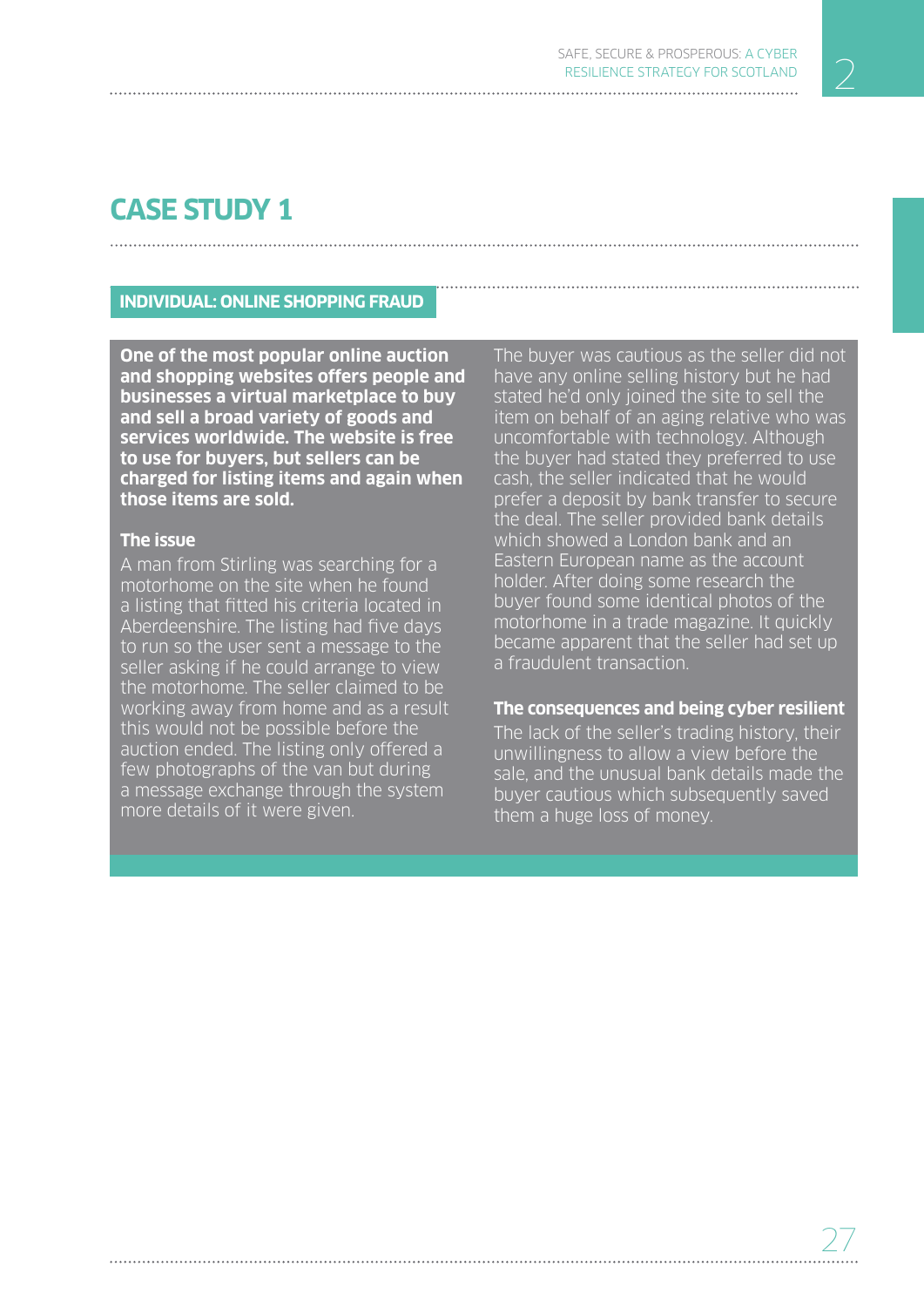**SMALL BUSINESS**

**This hairdresser uses specifically designed software that holds clients details, appointments and marketing information.** 

#### **The issue**

When the manager started his computer, he was confronted with a poorly written ransom note in the form of an electronic notepad document left by hackers saying that they had encrypted "all your important data" and that if they wanted data back, they needed pay a ransom. Ransomware is a type of virus that prevents or limits users from accessing their system. The victims are then forced to pay the ransom through certain online payment methods in order grant access to their systems, or get their data back. The business paid the 1,000 Euro ransom and were given a keycode to unlock his information, only to find that the majority of information was corrupted.

#### **The consequences**

A full year's worth of data and information which was critical to the business was lost. The attacked systems contained appointments, salary information, customer history, shares information and marketing data. As the appointment details had been lost, the hairdresser wasn't able to plan effectively: they didn't know which clients were coming in nor had they their contact details.

#### **Becoming cyber resilient**

The hairdresser is now looking into backing up all data, including using removable back up devices.

The salon is approaching the developer and supplier of the software to ask them to investigate if there are any vulnerabilities in their software.

R-E-A-D-M-E.bd - Notepad  $\mathbb{R}$ File Edit Format View Help Hello, I crypted all your important data<br>I stored the crypted data in your hard<br>If you want to become your data back, s<br>email containing your ip adress. Your ip adress: e-mail : server.recovery@mail.ru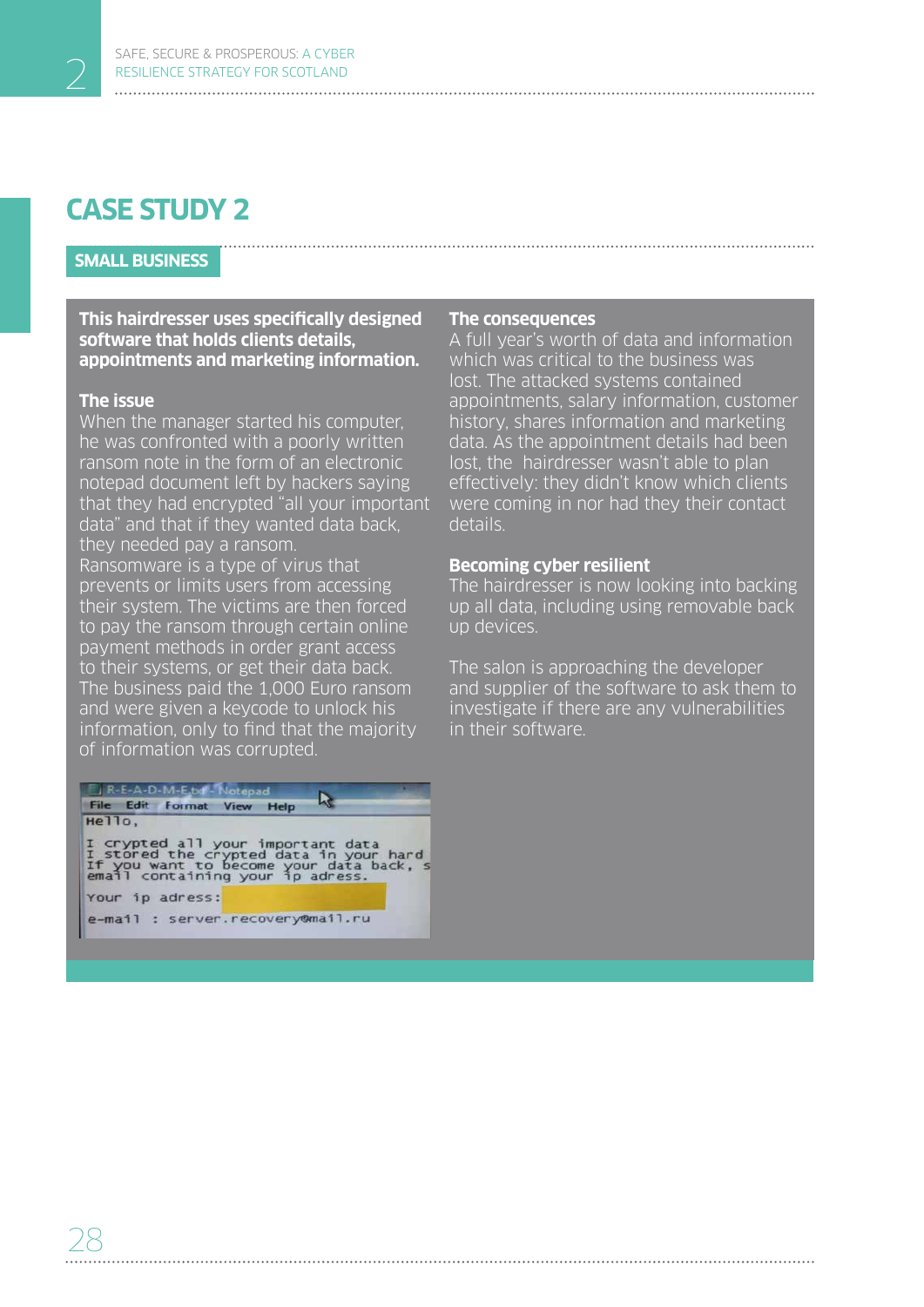#### **MEDIUM-SIZED BUSINESS: CYBER AND DATA BREACH IN A LEGAL PRACTICE**

#### **The issue**

This practice operated with three Microsoft Windows servers that were not fully managed by their external contractor for cost reasons. All business data was backed up to an old tape drive on a daily basis but there had been no testing of the ability to recover the data. The business had limited spare capacity within their IT service architecture. Whilst anti-virus software was installed, this was not centrally managed and all users had administrative access to their computers allowing them control over the installed solution. There was no perimeter firewall appliance on the network and there was no content filtering on internet and email activity. The business had looked at business continuity but had not addressed the risks from IT believing that the risk and impact to the practice was low on IT dependency.

#### **Becoming cyber resilient**

Following a data breach, the practice recognised the need to address data security and business continuity risks due to the impact this had on the practice. The data breach was socially engineered and took advantage of a weak password policy and unnecessarily elevated operating permissions of users. The data breach itself cost the practice over £250,000 in immediate remedial activities and addressing the disclosure of data. The practice was heavily disrupted operationally for five days whilst systems were made secure ahead of the longer-term planned security measures. The practice

implemented the following to reduce the chance of this happening again:

- trained staff on cyber security
- installed and maintained a managed firewall appliance
- installed a fully managed anti-virus solution
- content filtered Internet and email activity
- implemented password policies for all users
- removed administrative access from all users
- implemented change management processes to reduce security principle failures
- implemented data backup procedures that tested recovery
- implemented business continuity for loss of access to IT systems
- implemented a process of carrying out external and internal penetration testing

The cost to the practice for the remedial work and the follow up actions was in the region of £100,000.

#### **The benefits of being cyber resilient**

The work carried out provided higher levels of confidence of their data systems. It also built up the confidence of both the practice and clients in that the business would be able to handle most unplanned situations whilst managing cyber and data security.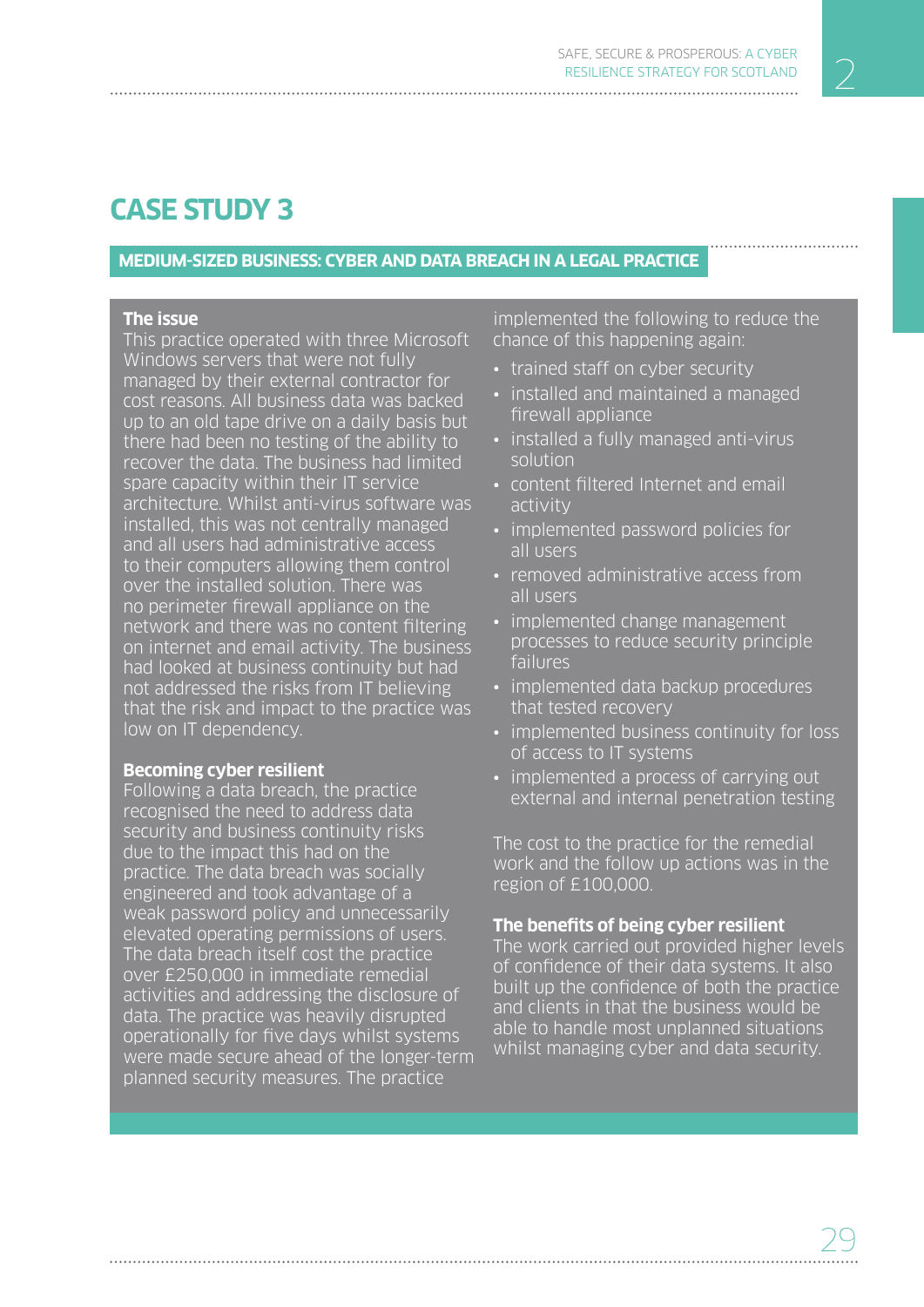#### **LARGE COMPANY**

2

**The company designs, manufactures and installs building steelwork framework for the building industry. The company uses Computer Numerical Control (CNC) operated cutting, drill and punching equipment as part of the manufacturing process. The CNC equipment is connected directly to the drawing office through the business network which prepares the models using the latest in 2D and 3D software to ensure maximum efficiency and accuracy in their business process.** 

#### **The issue**

The business suffered a minor security breach in the office that resulted in multiple drawing model files being corrupted before being transmitted to a CNC drilling machine. The corruption resulted in major project delay as it was not identified until the steelwork was onsite and being assembled. The required secondary fabrication cost the business over £1,250,000 for manufacturing, crane rental and missed contract deadlines with clients.

The root cause of the failure was down to weak security policies between the drawing office and the shop floor. It was also identified that poor patch management<sup>1</sup> by the CNC equipment manufacturer left a number of risks open.

#### **Becoming cyber resilient**

The business put new processes in place. It implemented an internal firewall appliance to isolate the shop floor equipment from each other to mitigate the risks of poor patch management by the manufacturers. The firewall appliance was also used to isolate the shop floor from all but authorised traffic from the drawing office with the security software installed on the office computers reconfigured to control the network traffic on the network as a whole. Change control processes were put in place to ensure that any change in the network configuration did not break the security principles of the network design.

Whilst the insurance company underwrote the costs of the claim for the data breach and the associated ongoing costs as a result of the breach, insurance premiums where increased considerably. In addition to this increased premium, the business needed to invest an unplanned £28,000 to complete forensic analysis and secure their network.

<sup>1</sup> Patch management is an area of systems management that involves acquiring, testing, and installing multiple patches (code changes) to an administered computer system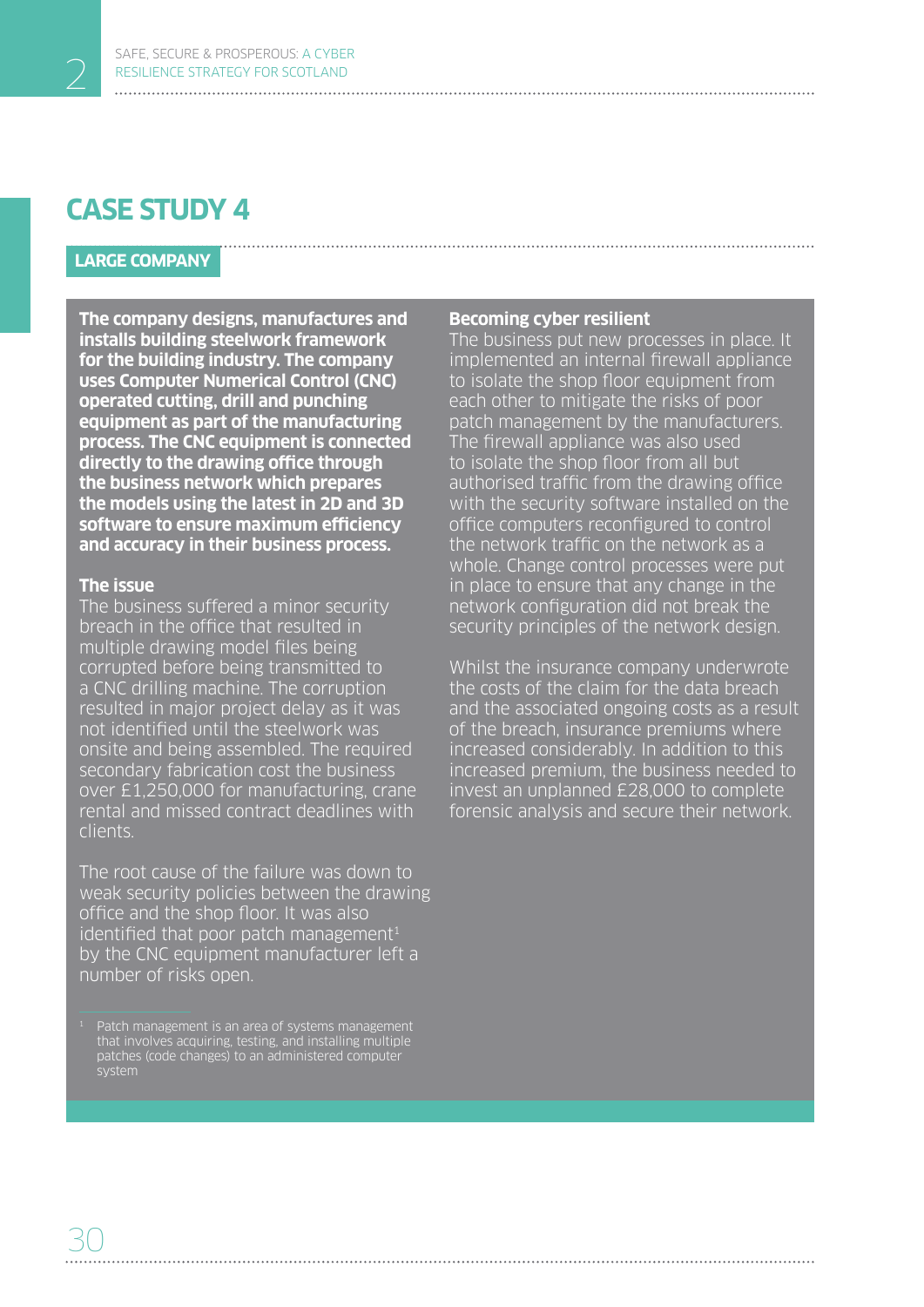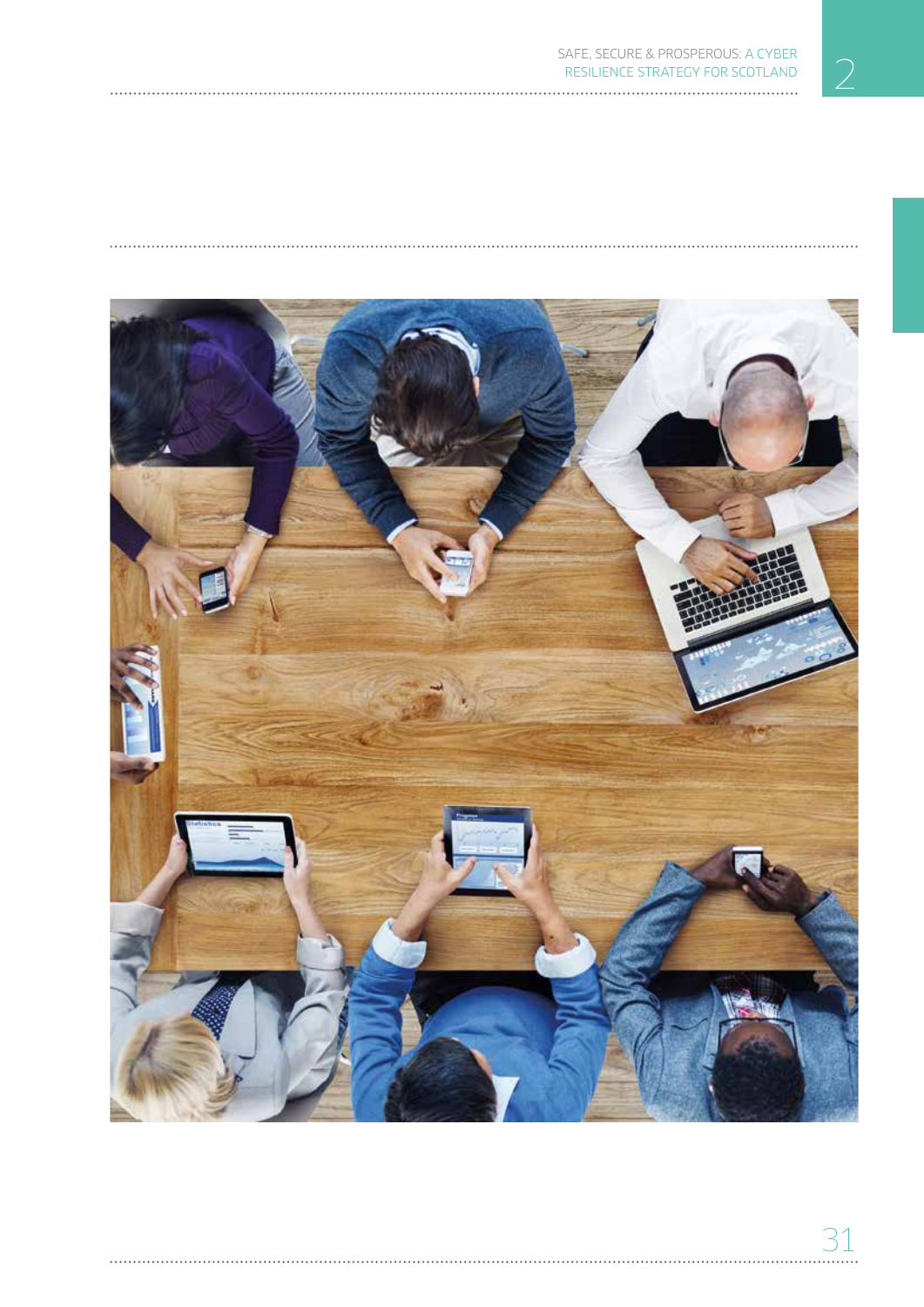







### THE IMPORTANCE OF CYBER RESILIENCE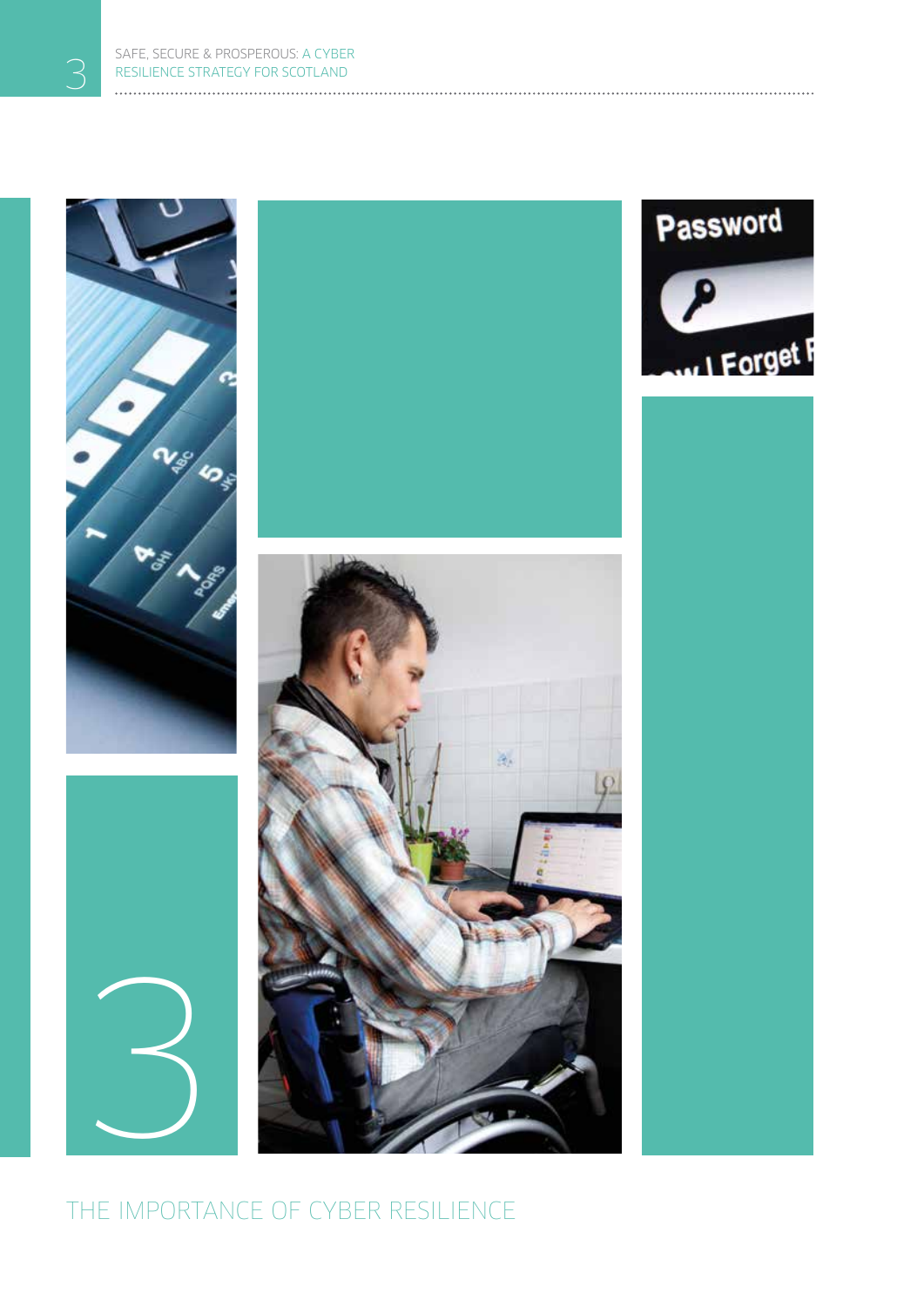### **SECTION 3 – IMPLEMENTING THE STRATEGY AND MEASURING THE IMPACT**

### This section covers:

How will we implement this strategy? How will we know if we are making a difference?

#### How will we implement this strategy?

This strategy is the initial framework to help build a cyber resilient Scotland. It sets out high level actions which we will develop into a set of action plans post-publication. These plans will evolve to keep up with the pace of rapid and emerging digital change and the associated risks.

The Scottish Government will work with partners to use this strategic framework to set out detailed action plans that align to the themes.

#### **We need your help to make Scotland more cyber resilient.**

It is essential that we commit to implementing the strategy and associated action plans. Effective implementation of this strategy will require the input and action from every part of Scottish society – from communities, small businesses, large organisations, local authorities, third sector organisations, academia, law enforcement and central government and, of course, citizens themselves.

#### How will we know if we are making a difference?

The Scottish Government will ask partners to share their own action plans and keep track of milestones and progress on an annual basis. There will be regular annual updates on progress to a national governance group. There will be some flexibility to reporting depending on the urgency of the task the stakeholder is responsible for, the rapid rate of development of threats and the developing skills and knowledge of the stakeholder.

The strategy will be reviewed in two years' time; however we may review some elements within the strategy more frequently (due to the rapidly changing nature of cyber).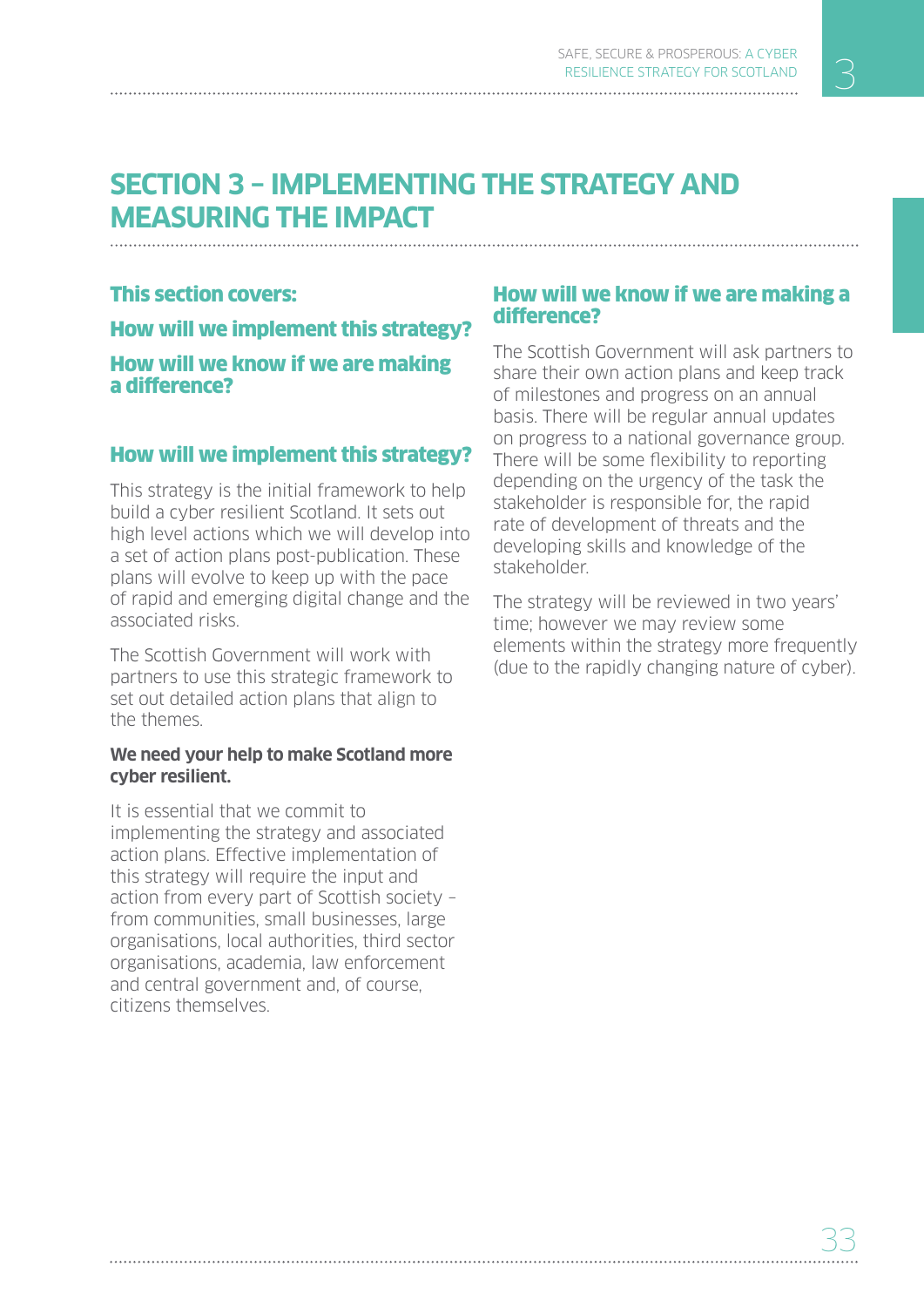### How will we know we're making a difference?

**We will know if we are succeeding if we are able to see a step-change in the cyber resilience of our citizens, businesses, public services and government. Our initial plan to measure success under each of the outcomes is as follows:**

**1. our people are informed and prepared to make the most of digital technologies safely**

Evidence example: public opinion surveys; number of young people undertaking cyber-based activity within the curriculum; number of cyber crimes committed against individuals.

**2. our businesses and organisations recognise the risks in the digital world and are well-prepared to manage them** Evidence example: business research; number of reports to Scottish Cyber Information Network (SCiNET); numbers of cyber crimes committed against SMEs.

#### **3. we have confidence in and trust our digital public services**

Evidence example: number of public servants trained in cyber resilience; information of data breaches recorded by public sector organisations.

- **4. we have a growing and renowned cyber resilience research community** Evidence example: number of postgraduate researchers; numbers of Scottish universities recognised as Academic Centres of Excellence in cyber security and cyber resilience; local and global recognition of research findings.
- **5. we have a global reputation for being a secure place to live and learn, and to set up and invest in business**

Evidence example: Scottish Enterprise investment data; international economic comparison research such as OECD.

#### **6. we have an innovative cyber security, goods and services industry that can help meet global demand.**

Evidence example: number of staff employed within the cyber security goods and services sector; number of Scottish enterprises with recognised cyber security kite marks; take up of Scottish-based cyber security services; number of cyber resilience spin-off companies linked to Scottish universities and colleges.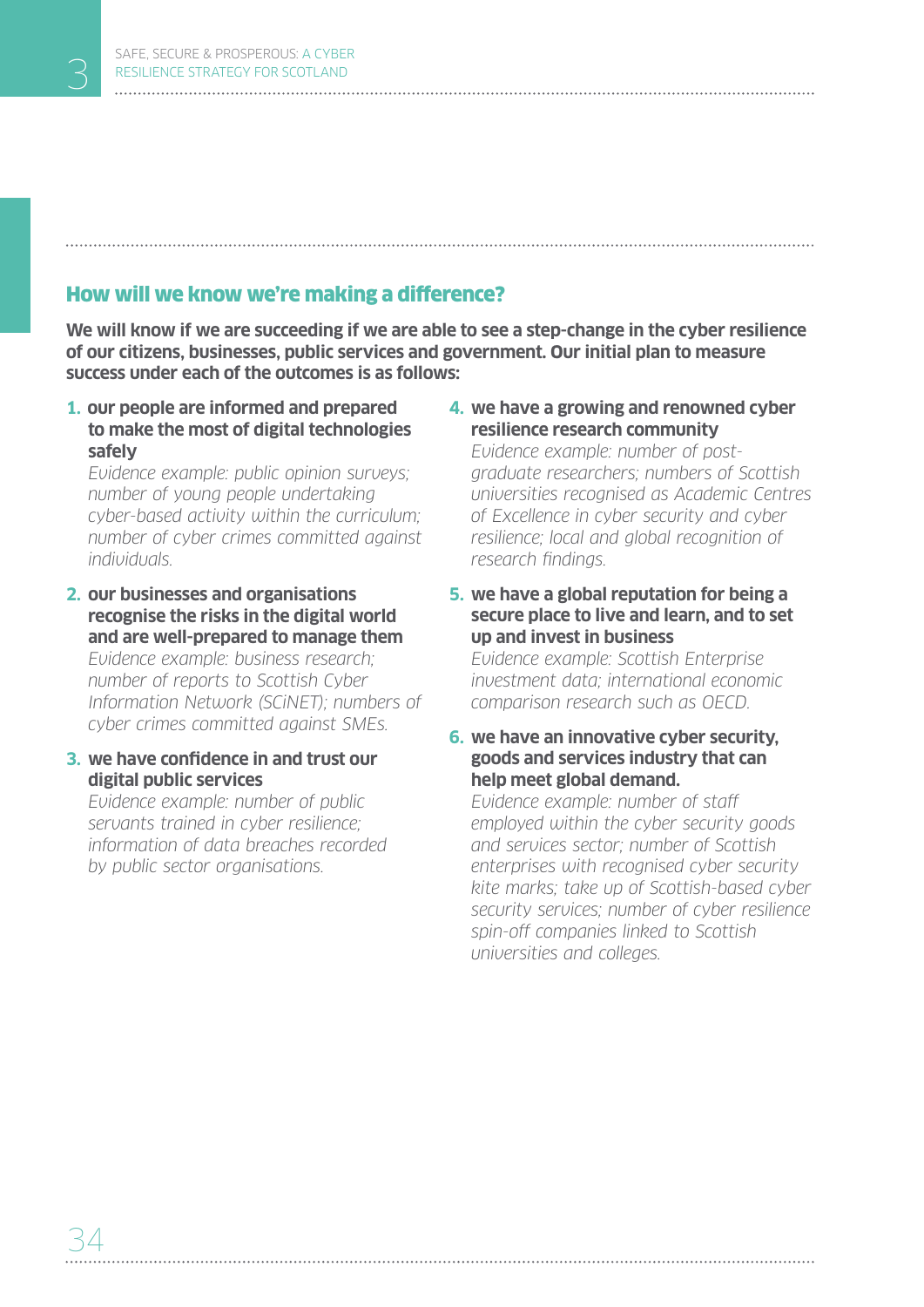





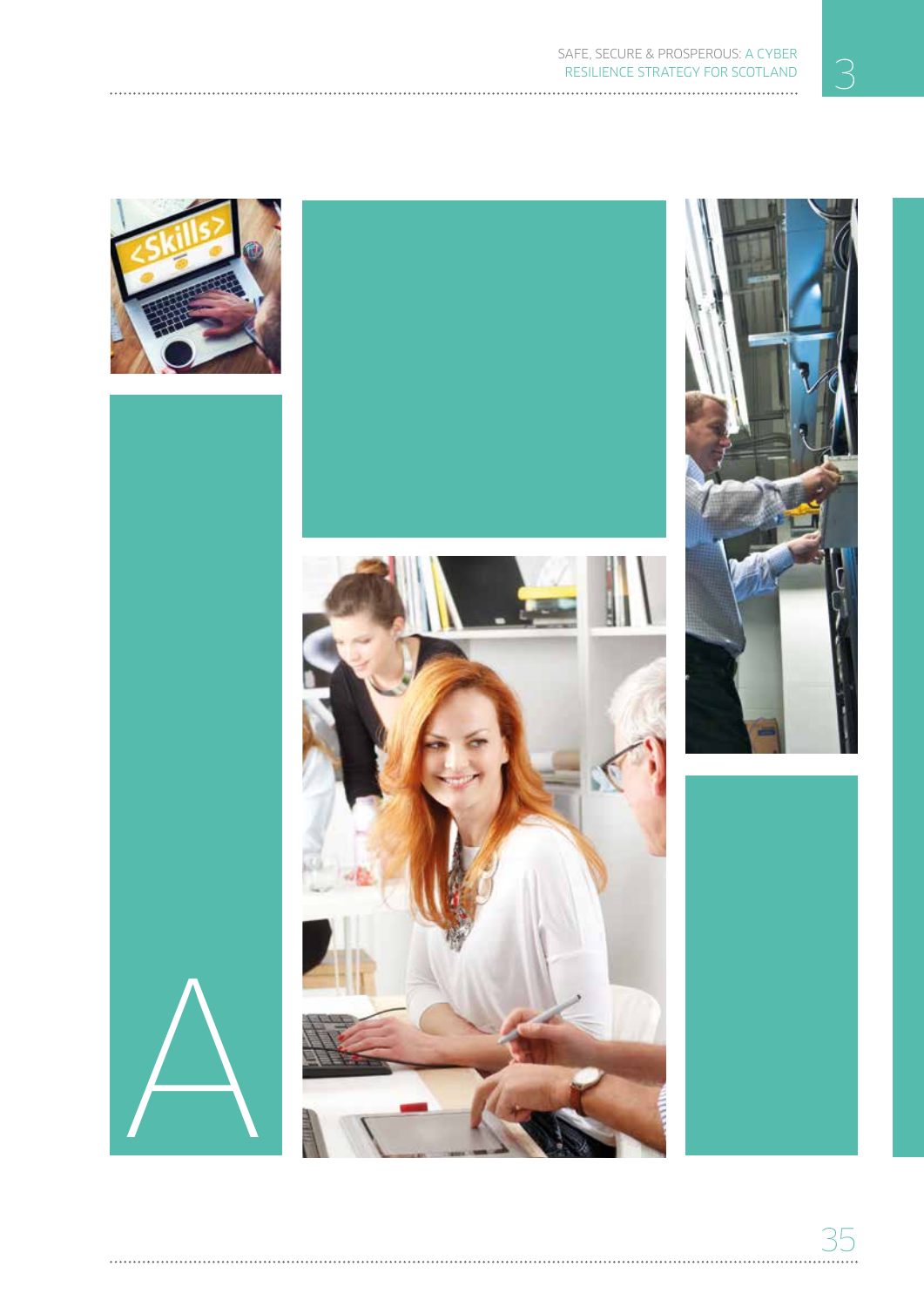# **ANNEX A**

3

# Scotland can be a world leader in cyber resilience a achieved the following outcomes

#### **OUTCOMES**

**Our people are** informed and prepared to make the most of digital technologies safely

 Our businesses and organisations recognise the risks in the digital world and are well-prepared to manage them

 We have confidence in and trust our digital public services

#### PRIORITY ACTIONS

# **LEADERSHIP & PARTNERSHIP**

- 1. Establish a strategic governance group
- 2. Incorporate cyber resilience into national and local government policies
- 3. Ensure board/executive level commitment to cyber resilience
- 4. Develop cyber incident reporting measures and link to wider ICT/digital and business continuity plans
- 5. Define the standards of cyber resilience for public sector procurement
- 6. Ensure the safety and security of online shared services systems
- 7. Embed cyber resilience assessments for new products, services and processes
- 8. Consider shared development or procurement of cyber resilient systems

# **AWARENESS RAISING**

- 1. Assess existing awareness campaigns
- 2. Develop specific awareness-raising & communication activity for a range of audiences
- 3. Establish a cyber resilience network to share evidence of what works
- 4. Establish a central gateway for trusted advice and guidance
- 5. Assure the public around the use of digital public services
- 6. Encourage sharing of information relating to cyber incidents, threats and vulnerabilities
- 7. Develop methods on how to measure impact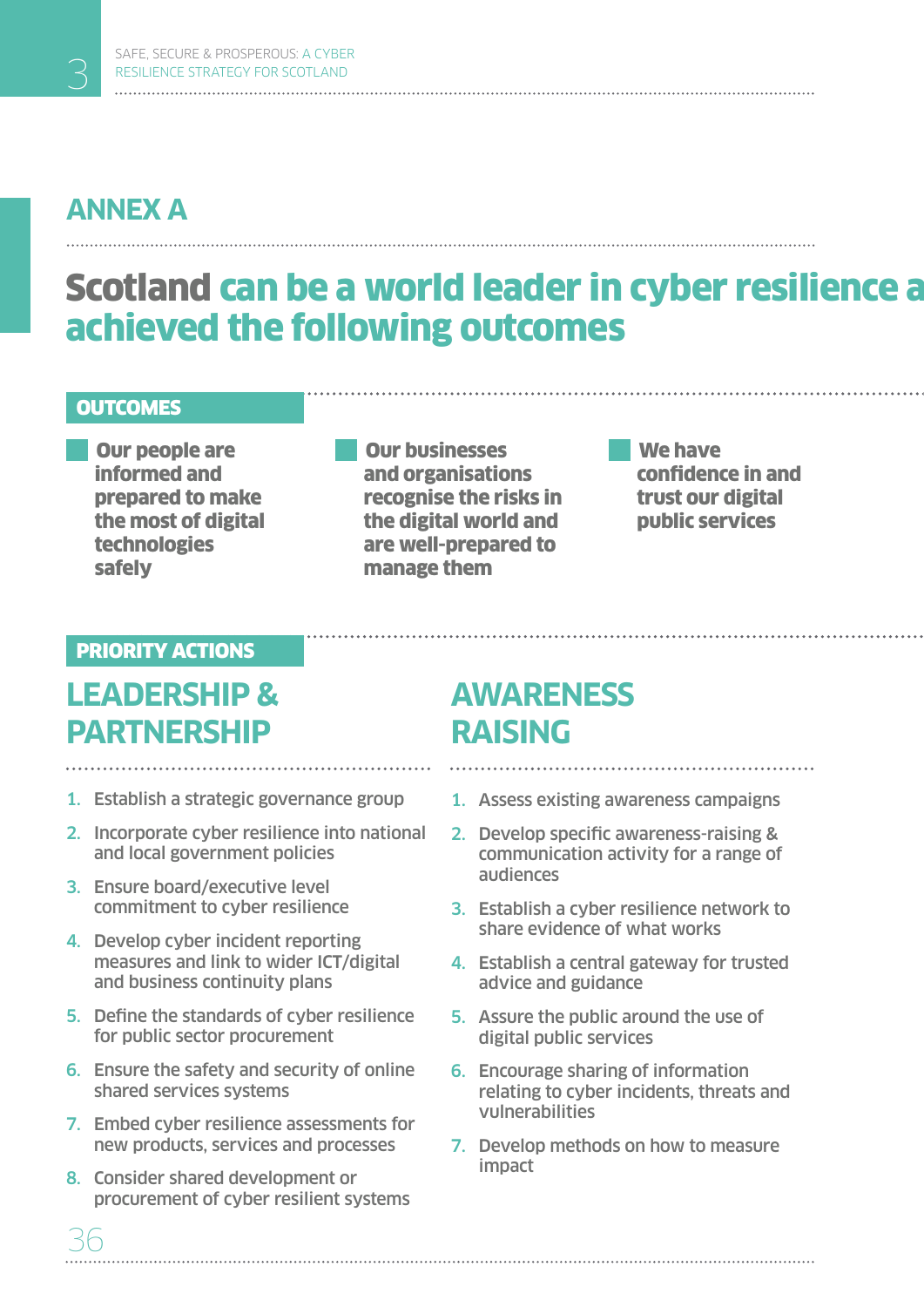# Ind be a nation that can claim, by 2020, to have

 We have a growing and renowned cyber resilience research community

 We have a global reputation for being a secure place to live and learn, and to set up and invest in business

 We have an innovative cyber security, goods and services industry that can help meet global demand

# **EDUCATION, SKILLS & PROFESSIONAL DEVELOPMENT**

- 1. Map existing cyber resilience skills across learning settings to identify gaps
- 2. Explore opportunities to embed cyber resilience into curricula
- 3. Introduce cyber resilience into workplace learning and development
- 4. Explore ways to embed cyber resilience into teacher training
- 5. Grow the number of apprenticeships in cyber security and resilience
- 6. Explore ways to develop and retain cyber expertise in Scotland

# **RESEARCH & INNOVATION**

- 1. Establish a sustainable and coherent approach to research
- 2. Establish a baseline to identify the economic, societal and individual impacts of cyber crime
- 3. Share research to develop our knowledge and understanding
- 4. Establish a baseline for current levels of trust and confidence in digital public services
- 5. Develop new and innovative ways to help businesses and organisations become cyber resilient
- 6. Learn from other nations and information to combat cyber crime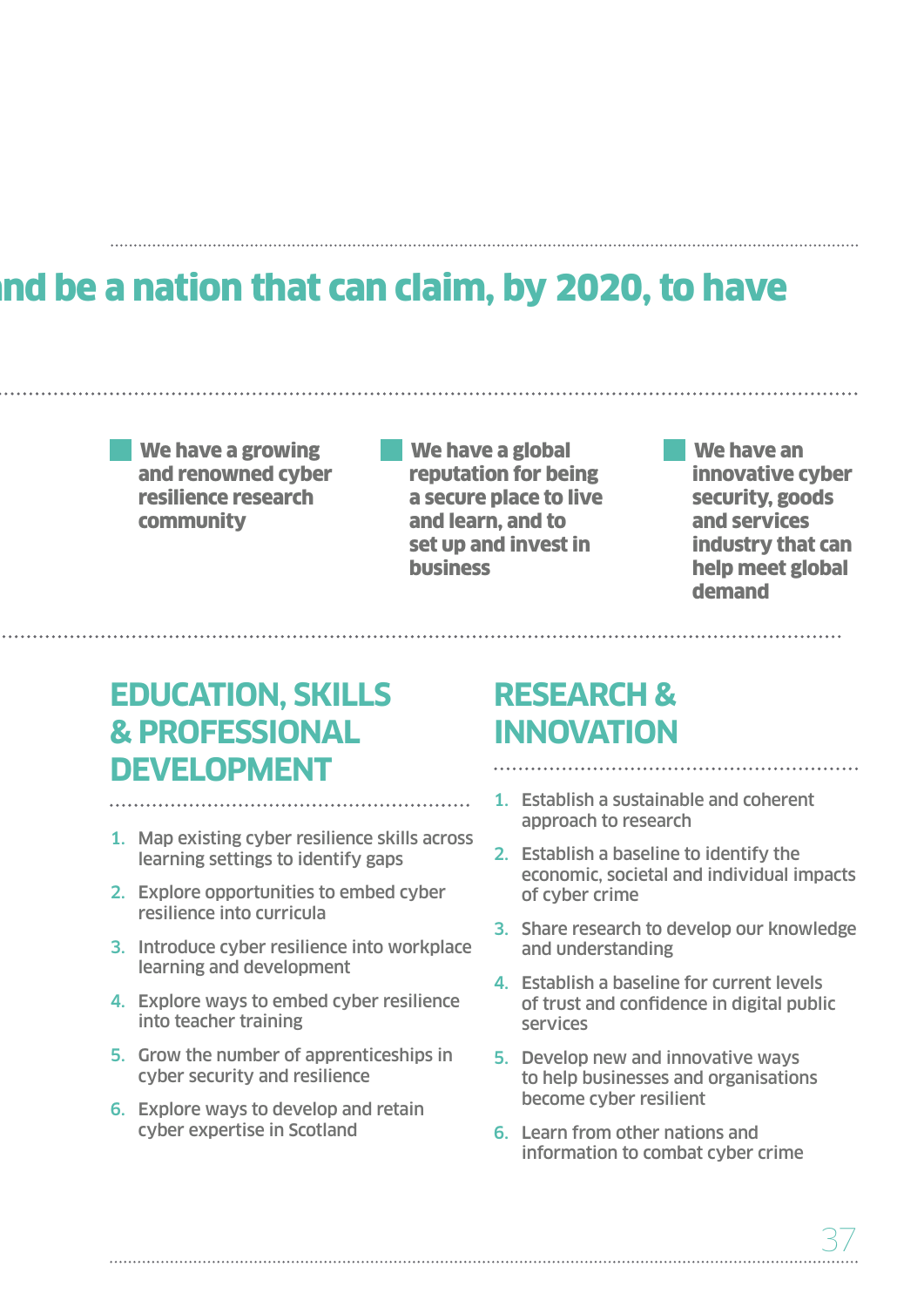# **ANNEX B**

3

....................................

The Strategic Working Group worked together to co-develop this strategy from February – October 2015.

There were representatives from:

- Education Scotland
- KPMG
- Microsoft
- Police Scotland
- Scottish Business Resilience Centre
- Scottish Enterprise
- Scottish Government
- Scottish Informatics and Computer Science Alliance
- SELEX ES
- SKAILL Cyber Defence
- Skills Development Scotland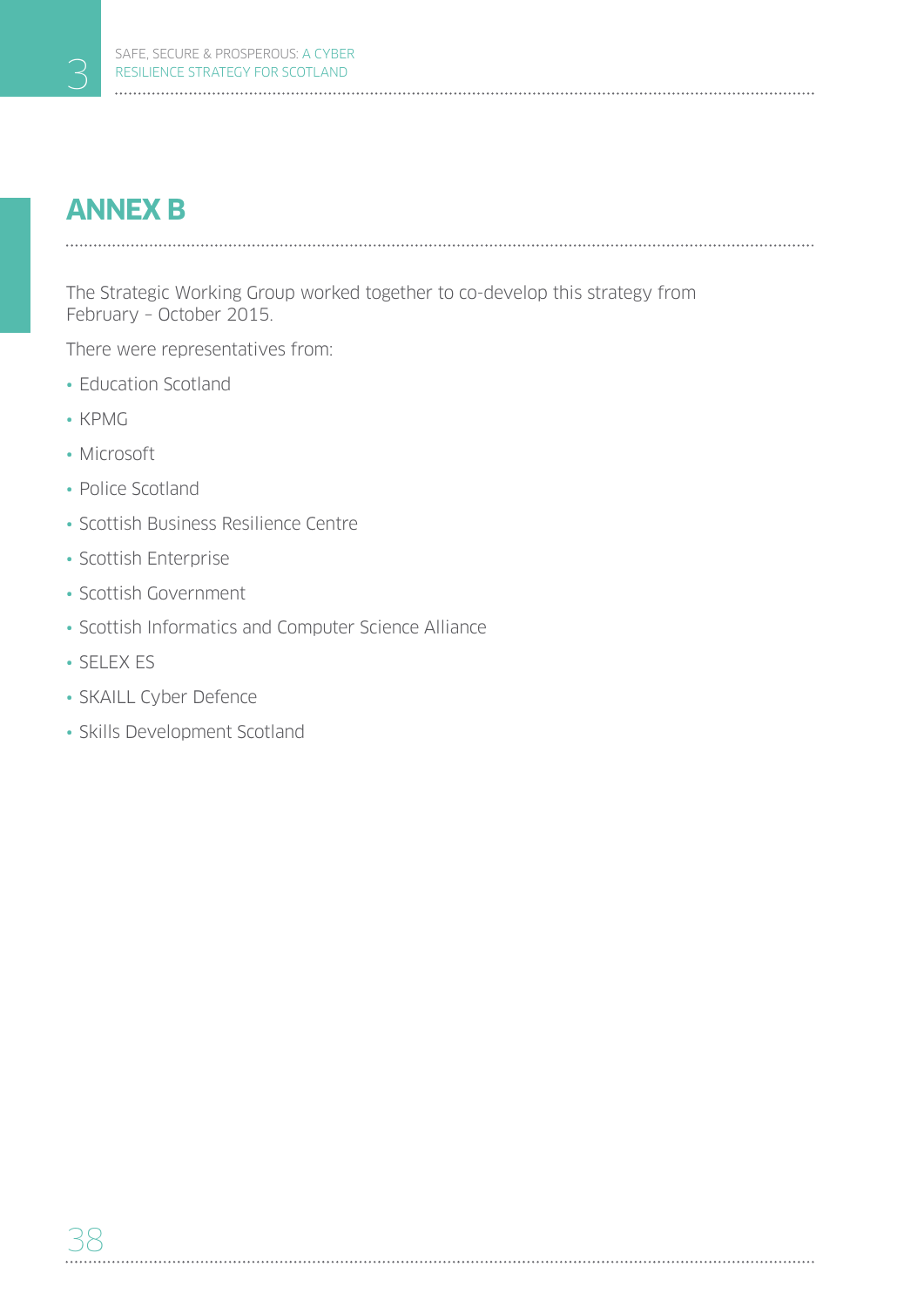## **ANNEX C**

#### **Every person and business in Scotland will benefit from: Strong passwords** Using three random words is one way to creating a strong password e.g. SeeCatEek Downloading software updates Software updates contain vital security upgrades which help protect your device from viruses and hackers. You will be asked to install them – always click yes! Installing software security Anti-virus software removes viruses, quarantines and repairs infected files, and can help prevent future viruses. Remember to use anti-virus on your mobile devices too. Be aware of suspicious emails Delete suspicious emails as they may contain fraudulent requests for information or links to viruses. If you are being pressured to make a quick decision or to give any personal or financial information DELETE THE EMAIL immediately. Protect and secure mobile devices Secure your portable devices and the information they contain. Establish a password and enable screen lock or auto lock on all devices and install an antivirus app. Secure wireless networks Secure your home or office wireless networks and think carefully before sharing private details on public wifi. **Firewall** Firewalls act as protective barriers between computers and the internet. Check your security settings for a built-in personal firewall. If you have one, turn it on

| <b>Businesses in Scotland will further benefit from:</b> |                                                                                                                                                                                                                                                      |
|----------------------------------------------------------|------------------------------------------------------------------------------------------------------------------------------------------------------------------------------------------------------------------------------------------------------|
| <b>Staff training</b>                                    | Most data breaches are due to human error. Make your staff aware<br>of cyber security threats and how to deal with them.                                                                                                                             |
| <b>Access</b>                                            | Ensure that only those who should have access to systems have<br>access and at the appropriate level e.g. remove 'admin access' from<br>those that don't need it. Don't forget to remove access rights from<br>staff who have left the organisation. |
| Information on how to                                    | <b>Guidance and tools on cyber security for business:</b>                                                                                                                                                                                            |
| pet the hasics right.                                    |                                                                                                                                                                                                                                                      |

| get the basics right: | <b>POIDDING MID COUP OIL CYNCI DECOILLY TOI NODIFICION</b>   |
|-----------------------|--------------------------------------------------------------|
| Cyber Streetwise      | Cyber Essentials Scheme                                      |
| Get Safe Online       | 10 Steps to Cyber Security                                   |
|                       | Small Businesses: What you need to know about cyber security |